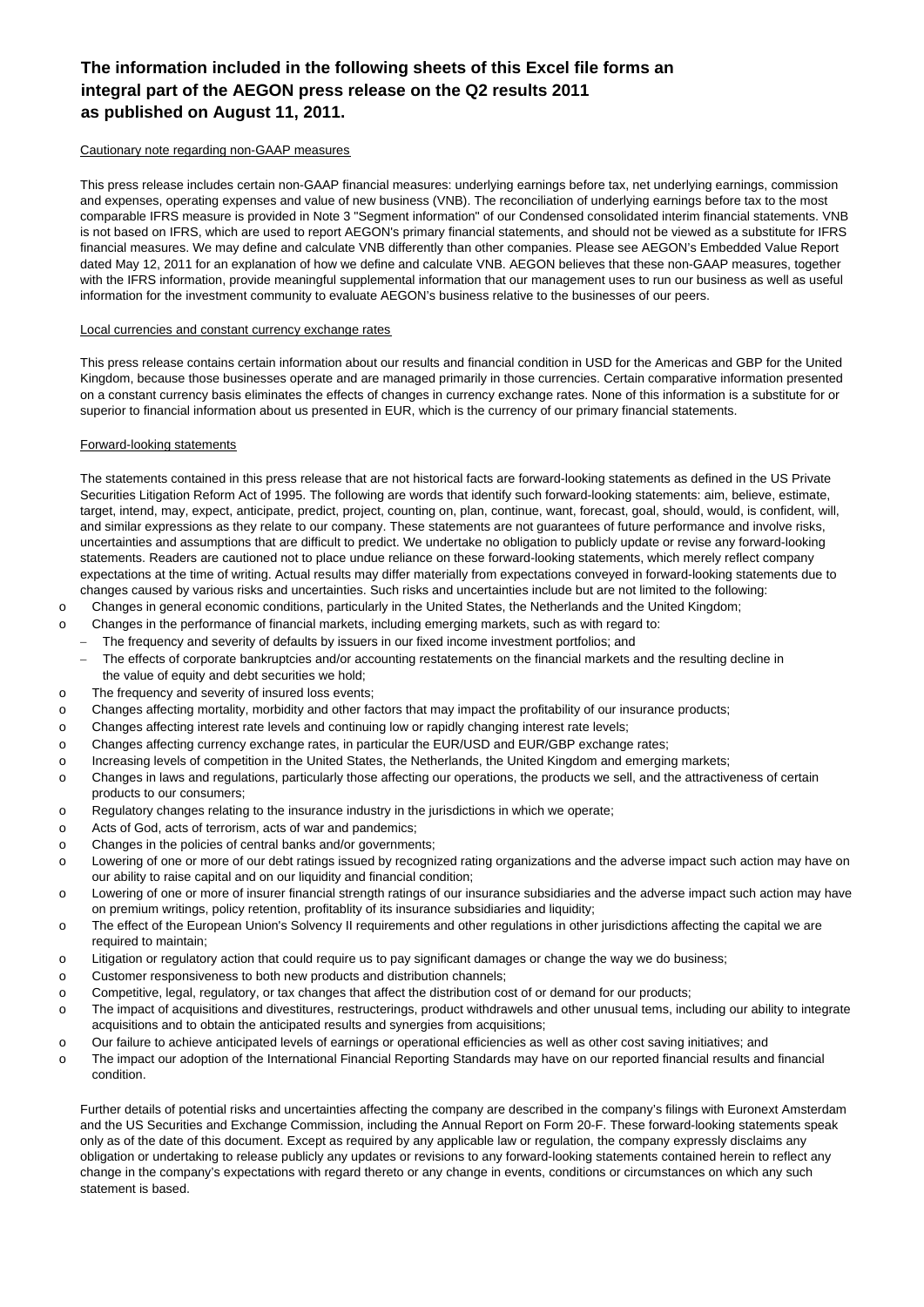| <b>KEY PERFORMANCE INDICATORS</b> |                |         |         |                |         |      |                 |                 |      |
|-----------------------------------|----------------|---------|---------|----------------|---------|------|-----------------|-----------------|------|
| amounts in EUR millions $b)$      | Notes          | Q2 2011 | Q1 2011 | %              | Q2 2010 | %    | <b>YTD 2011</b> | <b>YTD 2010</b> | %    |
| Underlying earnings before tax    |                | 401     | 414     | (3)            | 483     | (17) | 815             | 929             | (12) |
| Net income                        | $\overline{2}$ | 404     | 327     | 24             | 413     | (2)  | 731             | 785             | (7)  |
| Sales                             | 3              | 1,261   | 1,411   | (11)           | 1,475   | (15) | 2,672           | 2,917           | (8)  |
| Value of new business (VNB)       | $\overline{4}$ | 103     | 118     | (13)           | 138     | (25) | 221             | 276             | (20) |
| Return on equity                  | 5              | 8.1%    | 7.8%    | $\overline{4}$ | 8.5%    | (5)  | 8.0%            | 8.4%            | (5)  |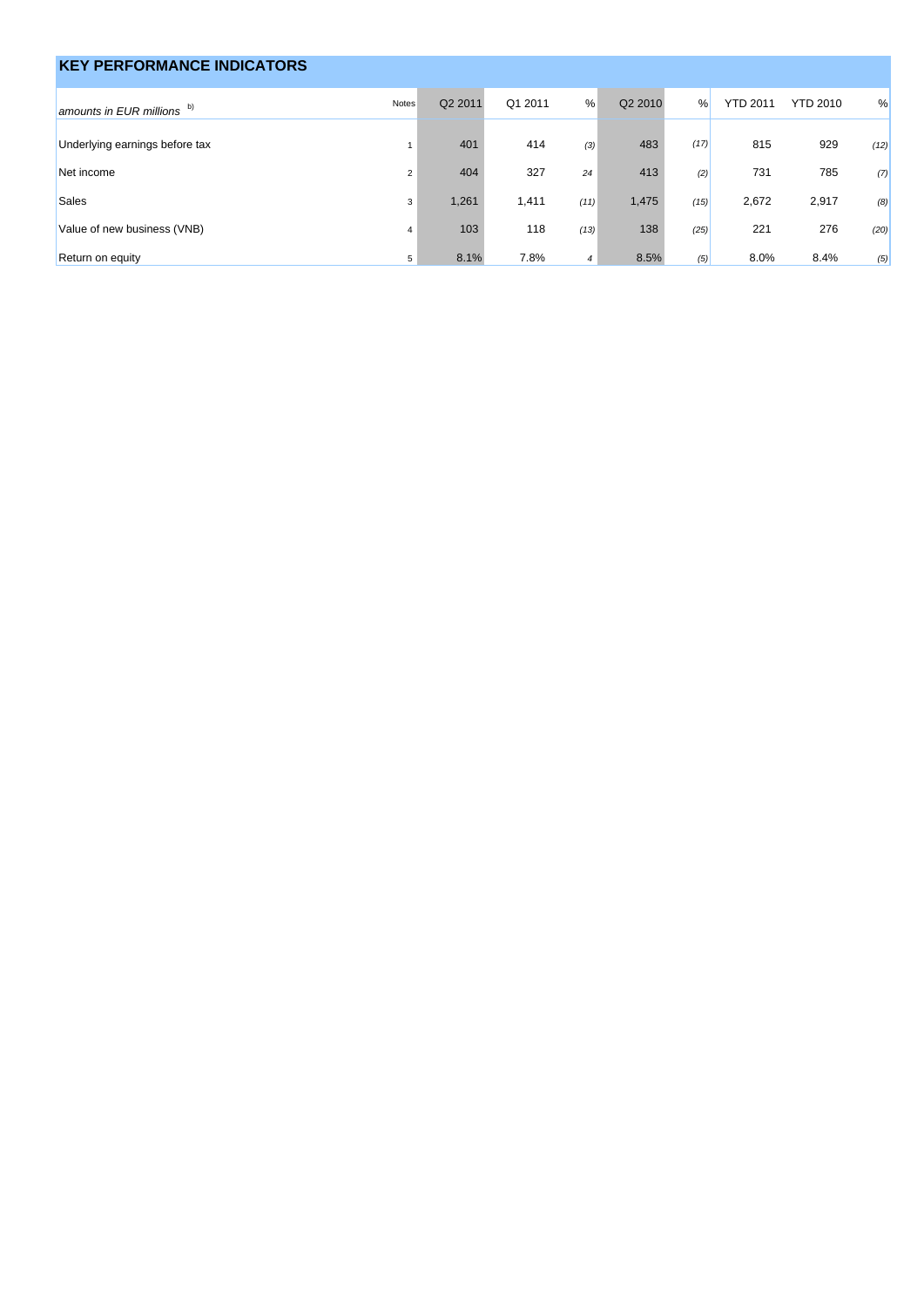| <b>EUR</b> millions<br>Q2 2011<br>Q1 2011<br>%<br>Q2 2010<br><b>YTD 2011</b><br><b>YTD 2010</b><br>%<br>%<br>Notes<br>Underlying earnings before tax<br>Americas<br>325<br>347<br>398<br>672<br>735<br>(6)<br>(18)<br>(9)<br>97<br>201<br>The Netherlands<br>74<br>81<br>155<br>(9)<br>(23)<br>(24)<br>10<br>12<br>22<br>22<br>50<br>United Kingdom<br>(56)<br>(17)<br>(55)<br>59<br>57<br>40<br>116<br>86<br>New markets<br>48<br>35<br>$\overline{4}$<br>Holding and other<br>(67)<br>(83)<br>(74)<br>(150)<br>(143)<br>19<br>9<br>(5)<br>414<br>815<br>929<br>Underlying earnings before tax<br>483<br>401<br>(12)<br>(3)<br>(17)<br>Fair value items<br>(23)<br>(85)<br>3<br>(108)<br>(13)<br>73<br>204<br>91<br>295<br>274<br>Realized gains / (losses) on investments<br>148<br>124<br>38<br>8<br>Impairment charges<br>(100)<br>(62)<br>(77)<br>(162)<br>(227)<br>(61)<br>(30)<br>29<br>(3)<br>Other income / (charges)<br>(16)<br>(60)<br>(19)<br>(37)<br>73<br>49<br>32<br>Run-off businesses<br>10<br>22<br>(28)<br>(10)<br>(55)<br>377<br>853<br>898<br>Income before tax<br>476<br>487<br>26<br>(5)<br>(2)<br>Income tax<br>(72)<br>(50)<br>(74)<br>(122)<br>(113)<br>(44)<br>3<br>(8)<br>327<br>413<br>731<br>785<br>Net income<br>404<br>24<br>(2)<br>(7)<br>Net income / (loss) attributable to:<br>Equity holders of AEGON N.V.<br>403<br>327<br>413<br>730<br>784<br>23<br>(2)<br>(7)<br>Non-controlling interests<br>$\mathbf 1$<br>-1<br>333<br>350<br>672<br>695<br>Net underlying earnings<br>339<br>2<br>(3)<br>(3)<br>2,961<br>Commissions and expenses<br>1,500<br>1,513<br>1,375<br>3,013<br>(1)<br>$\boldsymbol{9}$<br>$\overline{c}$<br>847<br>837<br>841<br>1,684<br>1,653<br>of which operating expenses<br>11<br>$\mathbf{1}$<br>$\mathbf{1}$<br>$\overline{\mathbf{c}}$<br><b>New life sales</b><br>Life single premiums<br>1,189<br>1,726<br>1,922<br>2,915<br>3,841<br>(31)<br>(38)<br>(24)<br>312<br>328<br>362<br>640<br>Life recurring premiums annualized<br>673<br>(5)<br>(14)<br>(5)<br>554<br>932<br>1,057<br>Total recurring plus 1/10 single<br>431<br>501<br>(12)<br>(14)<br>(22)<br><b>New life sales</b><br>104<br>217<br>Americas<br>113<br>131<br>241<br>12<br>(8)<br>(21)<br>(10)<br>65<br>41<br>105<br>103<br>The Netherlands<br>40<br>(38)<br>(2)<br>$\overline{c}$<br>464<br>573<br>United Kingdom<br>217<br>247<br>308<br>(12)<br>(30)<br>(19)<br>70<br>New markets<br>76<br>74<br>146<br>140<br>(8)<br>(5)<br>12<br>932<br>Total recurring plus 1/10 single<br>431<br>501<br>554<br>1,057<br>(14)<br>(22)<br>(12)<br>New premium production accident and health insurance<br>145<br>159<br>148<br>304<br>296<br>(9)<br>(2)<br>3<br>13<br>27<br>29<br>New premium production general insurance<br>14<br>15<br>8<br>(7)<br>(7)<br>Gross deposits (on and off balance)<br>5,014<br>5,629<br>5,154<br>10,643<br>10,556<br>Americas<br>12<br>(11)<br>(3)<br>$\pmb{\mathcal{I}}$<br>442<br>462<br>624<br>904<br>1,367<br>The Netherlands<br>(29)<br>(4)<br>(34)<br>United Kingdom<br>17<br>19<br>19<br>36<br>55<br>(35)<br>(11)<br>(11)<br>New markets<br>1,242<br>1,267<br>1,787<br>2,509<br>3,380<br>12<br>(2)<br>(30)<br>(26)<br><b>Total gross deposits</b><br>6,715<br>7,377<br>7,584<br>15,358<br>14,092<br>(9)<br>(8)<br>(11)<br>Net deposits (on and off balance)<br>426<br>(233)<br>758<br>193<br>1,293<br>Americas<br>12<br>(44)<br>(85)<br>The Netherlands<br>55<br>122<br>(113)<br>(115)<br>(228)<br>$\overline{c}$<br>United Kingdom<br>10<br>14<br>2<br>16<br>39<br>40<br>(59)<br>(4,206)<br>308<br>New markets<br>(2, 487)<br>(1,719)<br>187<br>12<br>(45)<br>Total net deposits excluding run-off businesses<br>1,010<br>1,762<br>(2,065)<br>(4,225)<br>(2, 160)<br>(5)<br>Run-off businesses<br>(527)<br>(880)<br>(1, 849)<br>(1,407)<br>(4,059)<br>40<br>71<br>65<br><b>Total net deposits</b><br>(2,687)<br>(2, 945)<br>(839)<br>(5,632)<br>(2, 297)<br>9<br>(145)<br>$\overline{\phantom{a}}$ | <b>FINANCIAL OVERVIEW<sup>c)</sup></b> |  |  |  |  |  |
|------------------------------------------------------------------------------------------------------------------------------------------------------------------------------------------------------------------------------------------------------------------------------------------------------------------------------------------------------------------------------------------------------------------------------------------------------------------------------------------------------------------------------------------------------------------------------------------------------------------------------------------------------------------------------------------------------------------------------------------------------------------------------------------------------------------------------------------------------------------------------------------------------------------------------------------------------------------------------------------------------------------------------------------------------------------------------------------------------------------------------------------------------------------------------------------------------------------------------------------------------------------------------------------------------------------------------------------------------------------------------------------------------------------------------------------------------------------------------------------------------------------------------------------------------------------------------------------------------------------------------------------------------------------------------------------------------------------------------------------------------------------------------------------------------------------------------------------------------------------------------------------------------------------------------------------------------------------------------------------------------------------------------------------------------------------------------------------------------------------------------------------------------------------------------------------------------------------------------------------------------------------------------------------------------------------------------------------------------------------------------------------------------------------------------------------------------------------------------------------------------------------------------------------------------------------------------------------------------------------------------------------------------------------------------------------------------------------------------------------------------------------------------------------------------------------------------------------------------------------------------------------------------------------------------------------------------------------------------------------------------------------------------------------------------------------------------------------------------------------------------------------------------------------------------------------------------------------------------------------------------------------------------------------------------------------------------------------------------------------------------------------------------------------------------------------------------------------------------------------------------------------------------------------------------------------------------------------------------------------------------------------------------------------------------------------------------------------------------------------------------------------------------------------------------------------------------------------------------------------------------------------------------------------------------------------------------------------|----------------------------------------|--|--|--|--|--|
|                                                                                                                                                                                                                                                                                                                                                                                                                                                                                                                                                                                                                                                                                                                                                                                                                                                                                                                                                                                                                                                                                                                                                                                                                                                                                                                                                                                                                                                                                                                                                                                                                                                                                                                                                                                                                                                                                                                                                                                                                                                                                                                                                                                                                                                                                                                                                                                                                                                                                                                                                                                                                                                                                                                                                                                                                                                                                                                                                                                                                                                                                                                                                                                                                                                                                                                                                                                                                                                                                                                                                                                                                                                                                                                                                                                                                                                                                                                                                                  |                                        |  |  |  |  |  |
|                                                                                                                                                                                                                                                                                                                                                                                                                                                                                                                                                                                                                                                                                                                                                                                                                                                                                                                                                                                                                                                                                                                                                                                                                                                                                                                                                                                                                                                                                                                                                                                                                                                                                                                                                                                                                                                                                                                                                                                                                                                                                                                                                                                                                                                                                                                                                                                                                                                                                                                                                                                                                                                                                                                                                                                                                                                                                                                                                                                                                                                                                                                                                                                                                                                                                                                                                                                                                                                                                                                                                                                                                                                                                                                                                                                                                                                                                                                                                                  |                                        |  |  |  |  |  |
|                                                                                                                                                                                                                                                                                                                                                                                                                                                                                                                                                                                                                                                                                                                                                                                                                                                                                                                                                                                                                                                                                                                                                                                                                                                                                                                                                                                                                                                                                                                                                                                                                                                                                                                                                                                                                                                                                                                                                                                                                                                                                                                                                                                                                                                                                                                                                                                                                                                                                                                                                                                                                                                                                                                                                                                                                                                                                                                                                                                                                                                                                                                                                                                                                                                                                                                                                                                                                                                                                                                                                                                                                                                                                                                                                                                                                                                                                                                                                                  |                                        |  |  |  |  |  |
|                                                                                                                                                                                                                                                                                                                                                                                                                                                                                                                                                                                                                                                                                                                                                                                                                                                                                                                                                                                                                                                                                                                                                                                                                                                                                                                                                                                                                                                                                                                                                                                                                                                                                                                                                                                                                                                                                                                                                                                                                                                                                                                                                                                                                                                                                                                                                                                                                                                                                                                                                                                                                                                                                                                                                                                                                                                                                                                                                                                                                                                                                                                                                                                                                                                                                                                                                                                                                                                                                                                                                                                                                                                                                                                                                                                                                                                                                                                                                                  |                                        |  |  |  |  |  |
|                                                                                                                                                                                                                                                                                                                                                                                                                                                                                                                                                                                                                                                                                                                                                                                                                                                                                                                                                                                                                                                                                                                                                                                                                                                                                                                                                                                                                                                                                                                                                                                                                                                                                                                                                                                                                                                                                                                                                                                                                                                                                                                                                                                                                                                                                                                                                                                                                                                                                                                                                                                                                                                                                                                                                                                                                                                                                                                                                                                                                                                                                                                                                                                                                                                                                                                                                                                                                                                                                                                                                                                                                                                                                                                                                                                                                                                                                                                                                                  |                                        |  |  |  |  |  |
|                                                                                                                                                                                                                                                                                                                                                                                                                                                                                                                                                                                                                                                                                                                                                                                                                                                                                                                                                                                                                                                                                                                                                                                                                                                                                                                                                                                                                                                                                                                                                                                                                                                                                                                                                                                                                                                                                                                                                                                                                                                                                                                                                                                                                                                                                                                                                                                                                                                                                                                                                                                                                                                                                                                                                                                                                                                                                                                                                                                                                                                                                                                                                                                                                                                                                                                                                                                                                                                                                                                                                                                                                                                                                                                                                                                                                                                                                                                                                                  |                                        |  |  |  |  |  |
|                                                                                                                                                                                                                                                                                                                                                                                                                                                                                                                                                                                                                                                                                                                                                                                                                                                                                                                                                                                                                                                                                                                                                                                                                                                                                                                                                                                                                                                                                                                                                                                                                                                                                                                                                                                                                                                                                                                                                                                                                                                                                                                                                                                                                                                                                                                                                                                                                                                                                                                                                                                                                                                                                                                                                                                                                                                                                                                                                                                                                                                                                                                                                                                                                                                                                                                                                                                                                                                                                                                                                                                                                                                                                                                                                                                                                                                                                                                                                                  |                                        |  |  |  |  |  |
|                                                                                                                                                                                                                                                                                                                                                                                                                                                                                                                                                                                                                                                                                                                                                                                                                                                                                                                                                                                                                                                                                                                                                                                                                                                                                                                                                                                                                                                                                                                                                                                                                                                                                                                                                                                                                                                                                                                                                                                                                                                                                                                                                                                                                                                                                                                                                                                                                                                                                                                                                                                                                                                                                                                                                                                                                                                                                                                                                                                                                                                                                                                                                                                                                                                                                                                                                                                                                                                                                                                                                                                                                                                                                                                                                                                                                                                                                                                                                                  |                                        |  |  |  |  |  |
|                                                                                                                                                                                                                                                                                                                                                                                                                                                                                                                                                                                                                                                                                                                                                                                                                                                                                                                                                                                                                                                                                                                                                                                                                                                                                                                                                                                                                                                                                                                                                                                                                                                                                                                                                                                                                                                                                                                                                                                                                                                                                                                                                                                                                                                                                                                                                                                                                                                                                                                                                                                                                                                                                                                                                                                                                                                                                                                                                                                                                                                                                                                                                                                                                                                                                                                                                                                                                                                                                                                                                                                                                                                                                                                                                                                                                                                                                                                                                                  |                                        |  |  |  |  |  |
|                                                                                                                                                                                                                                                                                                                                                                                                                                                                                                                                                                                                                                                                                                                                                                                                                                                                                                                                                                                                                                                                                                                                                                                                                                                                                                                                                                                                                                                                                                                                                                                                                                                                                                                                                                                                                                                                                                                                                                                                                                                                                                                                                                                                                                                                                                                                                                                                                                                                                                                                                                                                                                                                                                                                                                                                                                                                                                                                                                                                                                                                                                                                                                                                                                                                                                                                                                                                                                                                                                                                                                                                                                                                                                                                                                                                                                                                                                                                                                  |                                        |  |  |  |  |  |
|                                                                                                                                                                                                                                                                                                                                                                                                                                                                                                                                                                                                                                                                                                                                                                                                                                                                                                                                                                                                                                                                                                                                                                                                                                                                                                                                                                                                                                                                                                                                                                                                                                                                                                                                                                                                                                                                                                                                                                                                                                                                                                                                                                                                                                                                                                                                                                                                                                                                                                                                                                                                                                                                                                                                                                                                                                                                                                                                                                                                                                                                                                                                                                                                                                                                                                                                                                                                                                                                                                                                                                                                                                                                                                                                                                                                                                                                                                                                                                  |                                        |  |  |  |  |  |
|                                                                                                                                                                                                                                                                                                                                                                                                                                                                                                                                                                                                                                                                                                                                                                                                                                                                                                                                                                                                                                                                                                                                                                                                                                                                                                                                                                                                                                                                                                                                                                                                                                                                                                                                                                                                                                                                                                                                                                                                                                                                                                                                                                                                                                                                                                                                                                                                                                                                                                                                                                                                                                                                                                                                                                                                                                                                                                                                                                                                                                                                                                                                                                                                                                                                                                                                                                                                                                                                                                                                                                                                                                                                                                                                                                                                                                                                                                                                                                  |                                        |  |  |  |  |  |
|                                                                                                                                                                                                                                                                                                                                                                                                                                                                                                                                                                                                                                                                                                                                                                                                                                                                                                                                                                                                                                                                                                                                                                                                                                                                                                                                                                                                                                                                                                                                                                                                                                                                                                                                                                                                                                                                                                                                                                                                                                                                                                                                                                                                                                                                                                                                                                                                                                                                                                                                                                                                                                                                                                                                                                                                                                                                                                                                                                                                                                                                                                                                                                                                                                                                                                                                                                                                                                                                                                                                                                                                                                                                                                                                                                                                                                                                                                                                                                  |                                        |  |  |  |  |  |
|                                                                                                                                                                                                                                                                                                                                                                                                                                                                                                                                                                                                                                                                                                                                                                                                                                                                                                                                                                                                                                                                                                                                                                                                                                                                                                                                                                                                                                                                                                                                                                                                                                                                                                                                                                                                                                                                                                                                                                                                                                                                                                                                                                                                                                                                                                                                                                                                                                                                                                                                                                                                                                                                                                                                                                                                                                                                                                                                                                                                                                                                                                                                                                                                                                                                                                                                                                                                                                                                                                                                                                                                                                                                                                                                                                                                                                                                                                                                                                  |                                        |  |  |  |  |  |
|                                                                                                                                                                                                                                                                                                                                                                                                                                                                                                                                                                                                                                                                                                                                                                                                                                                                                                                                                                                                                                                                                                                                                                                                                                                                                                                                                                                                                                                                                                                                                                                                                                                                                                                                                                                                                                                                                                                                                                                                                                                                                                                                                                                                                                                                                                                                                                                                                                                                                                                                                                                                                                                                                                                                                                                                                                                                                                                                                                                                                                                                                                                                                                                                                                                                                                                                                                                                                                                                                                                                                                                                                                                                                                                                                                                                                                                                                                                                                                  |                                        |  |  |  |  |  |
|                                                                                                                                                                                                                                                                                                                                                                                                                                                                                                                                                                                                                                                                                                                                                                                                                                                                                                                                                                                                                                                                                                                                                                                                                                                                                                                                                                                                                                                                                                                                                                                                                                                                                                                                                                                                                                                                                                                                                                                                                                                                                                                                                                                                                                                                                                                                                                                                                                                                                                                                                                                                                                                                                                                                                                                                                                                                                                                                                                                                                                                                                                                                                                                                                                                                                                                                                                                                                                                                                                                                                                                                                                                                                                                                                                                                                                                                                                                                                                  |                                        |  |  |  |  |  |
|                                                                                                                                                                                                                                                                                                                                                                                                                                                                                                                                                                                                                                                                                                                                                                                                                                                                                                                                                                                                                                                                                                                                                                                                                                                                                                                                                                                                                                                                                                                                                                                                                                                                                                                                                                                                                                                                                                                                                                                                                                                                                                                                                                                                                                                                                                                                                                                                                                                                                                                                                                                                                                                                                                                                                                                                                                                                                                                                                                                                                                                                                                                                                                                                                                                                                                                                                                                                                                                                                                                                                                                                                                                                                                                                                                                                                                                                                                                                                                  |                                        |  |  |  |  |  |
|                                                                                                                                                                                                                                                                                                                                                                                                                                                                                                                                                                                                                                                                                                                                                                                                                                                                                                                                                                                                                                                                                                                                                                                                                                                                                                                                                                                                                                                                                                                                                                                                                                                                                                                                                                                                                                                                                                                                                                                                                                                                                                                                                                                                                                                                                                                                                                                                                                                                                                                                                                                                                                                                                                                                                                                                                                                                                                                                                                                                                                                                                                                                                                                                                                                                                                                                                                                                                                                                                                                                                                                                                                                                                                                                                                                                                                                                                                                                                                  |                                        |  |  |  |  |  |
|                                                                                                                                                                                                                                                                                                                                                                                                                                                                                                                                                                                                                                                                                                                                                                                                                                                                                                                                                                                                                                                                                                                                                                                                                                                                                                                                                                                                                                                                                                                                                                                                                                                                                                                                                                                                                                                                                                                                                                                                                                                                                                                                                                                                                                                                                                                                                                                                                                                                                                                                                                                                                                                                                                                                                                                                                                                                                                                                                                                                                                                                                                                                                                                                                                                                                                                                                                                                                                                                                                                                                                                                                                                                                                                                                                                                                                                                                                                                                                  |                                        |  |  |  |  |  |
|                                                                                                                                                                                                                                                                                                                                                                                                                                                                                                                                                                                                                                                                                                                                                                                                                                                                                                                                                                                                                                                                                                                                                                                                                                                                                                                                                                                                                                                                                                                                                                                                                                                                                                                                                                                                                                                                                                                                                                                                                                                                                                                                                                                                                                                                                                                                                                                                                                                                                                                                                                                                                                                                                                                                                                                                                                                                                                                                                                                                                                                                                                                                                                                                                                                                                                                                                                                                                                                                                                                                                                                                                                                                                                                                                                                                                                                                                                                                                                  |                                        |  |  |  |  |  |
|                                                                                                                                                                                                                                                                                                                                                                                                                                                                                                                                                                                                                                                                                                                                                                                                                                                                                                                                                                                                                                                                                                                                                                                                                                                                                                                                                                                                                                                                                                                                                                                                                                                                                                                                                                                                                                                                                                                                                                                                                                                                                                                                                                                                                                                                                                                                                                                                                                                                                                                                                                                                                                                                                                                                                                                                                                                                                                                                                                                                                                                                                                                                                                                                                                                                                                                                                                                                                                                                                                                                                                                                                                                                                                                                                                                                                                                                                                                                                                  |                                        |  |  |  |  |  |
|                                                                                                                                                                                                                                                                                                                                                                                                                                                                                                                                                                                                                                                                                                                                                                                                                                                                                                                                                                                                                                                                                                                                                                                                                                                                                                                                                                                                                                                                                                                                                                                                                                                                                                                                                                                                                                                                                                                                                                                                                                                                                                                                                                                                                                                                                                                                                                                                                                                                                                                                                                                                                                                                                                                                                                                                                                                                                                                                                                                                                                                                                                                                                                                                                                                                                                                                                                                                                                                                                                                                                                                                                                                                                                                                                                                                                                                                                                                                                                  |                                        |  |  |  |  |  |
|                                                                                                                                                                                                                                                                                                                                                                                                                                                                                                                                                                                                                                                                                                                                                                                                                                                                                                                                                                                                                                                                                                                                                                                                                                                                                                                                                                                                                                                                                                                                                                                                                                                                                                                                                                                                                                                                                                                                                                                                                                                                                                                                                                                                                                                                                                                                                                                                                                                                                                                                                                                                                                                                                                                                                                                                                                                                                                                                                                                                                                                                                                                                                                                                                                                                                                                                                                                                                                                                                                                                                                                                                                                                                                                                                                                                                                                                                                                                                                  |                                        |  |  |  |  |  |
|                                                                                                                                                                                                                                                                                                                                                                                                                                                                                                                                                                                                                                                                                                                                                                                                                                                                                                                                                                                                                                                                                                                                                                                                                                                                                                                                                                                                                                                                                                                                                                                                                                                                                                                                                                                                                                                                                                                                                                                                                                                                                                                                                                                                                                                                                                                                                                                                                                                                                                                                                                                                                                                                                                                                                                                                                                                                                                                                                                                                                                                                                                                                                                                                                                                                                                                                                                                                                                                                                                                                                                                                                                                                                                                                                                                                                                                                                                                                                                  |                                        |  |  |  |  |  |
|                                                                                                                                                                                                                                                                                                                                                                                                                                                                                                                                                                                                                                                                                                                                                                                                                                                                                                                                                                                                                                                                                                                                                                                                                                                                                                                                                                                                                                                                                                                                                                                                                                                                                                                                                                                                                                                                                                                                                                                                                                                                                                                                                                                                                                                                                                                                                                                                                                                                                                                                                                                                                                                                                                                                                                                                                                                                                                                                                                                                                                                                                                                                                                                                                                                                                                                                                                                                                                                                                                                                                                                                                                                                                                                                                                                                                                                                                                                                                                  |                                        |  |  |  |  |  |
|                                                                                                                                                                                                                                                                                                                                                                                                                                                                                                                                                                                                                                                                                                                                                                                                                                                                                                                                                                                                                                                                                                                                                                                                                                                                                                                                                                                                                                                                                                                                                                                                                                                                                                                                                                                                                                                                                                                                                                                                                                                                                                                                                                                                                                                                                                                                                                                                                                                                                                                                                                                                                                                                                                                                                                                                                                                                                                                                                                                                                                                                                                                                                                                                                                                                                                                                                                                                                                                                                                                                                                                                                                                                                                                                                                                                                                                                                                                                                                  |                                        |  |  |  |  |  |
|                                                                                                                                                                                                                                                                                                                                                                                                                                                                                                                                                                                                                                                                                                                                                                                                                                                                                                                                                                                                                                                                                                                                                                                                                                                                                                                                                                                                                                                                                                                                                                                                                                                                                                                                                                                                                                                                                                                                                                                                                                                                                                                                                                                                                                                                                                                                                                                                                                                                                                                                                                                                                                                                                                                                                                                                                                                                                                                                                                                                                                                                                                                                                                                                                                                                                                                                                                                                                                                                                                                                                                                                                                                                                                                                                                                                                                                                                                                                                                  |                                        |  |  |  |  |  |
|                                                                                                                                                                                                                                                                                                                                                                                                                                                                                                                                                                                                                                                                                                                                                                                                                                                                                                                                                                                                                                                                                                                                                                                                                                                                                                                                                                                                                                                                                                                                                                                                                                                                                                                                                                                                                                                                                                                                                                                                                                                                                                                                                                                                                                                                                                                                                                                                                                                                                                                                                                                                                                                                                                                                                                                                                                                                                                                                                                                                                                                                                                                                                                                                                                                                                                                                                                                                                                                                                                                                                                                                                                                                                                                                                                                                                                                                                                                                                                  |                                        |  |  |  |  |  |
|                                                                                                                                                                                                                                                                                                                                                                                                                                                                                                                                                                                                                                                                                                                                                                                                                                                                                                                                                                                                                                                                                                                                                                                                                                                                                                                                                                                                                                                                                                                                                                                                                                                                                                                                                                                                                                                                                                                                                                                                                                                                                                                                                                                                                                                                                                                                                                                                                                                                                                                                                                                                                                                                                                                                                                                                                                                                                                                                                                                                                                                                                                                                                                                                                                                                                                                                                                                                                                                                                                                                                                                                                                                                                                                                                                                                                                                                                                                                                                  |                                        |  |  |  |  |  |
|                                                                                                                                                                                                                                                                                                                                                                                                                                                                                                                                                                                                                                                                                                                                                                                                                                                                                                                                                                                                                                                                                                                                                                                                                                                                                                                                                                                                                                                                                                                                                                                                                                                                                                                                                                                                                                                                                                                                                                                                                                                                                                                                                                                                                                                                                                                                                                                                                                                                                                                                                                                                                                                                                                                                                                                                                                                                                                                                                                                                                                                                                                                                                                                                                                                                                                                                                                                                                                                                                                                                                                                                                                                                                                                                                                                                                                                                                                                                                                  |                                        |  |  |  |  |  |
|                                                                                                                                                                                                                                                                                                                                                                                                                                                                                                                                                                                                                                                                                                                                                                                                                                                                                                                                                                                                                                                                                                                                                                                                                                                                                                                                                                                                                                                                                                                                                                                                                                                                                                                                                                                                                                                                                                                                                                                                                                                                                                                                                                                                                                                                                                                                                                                                                                                                                                                                                                                                                                                                                                                                                                                                                                                                                                                                                                                                                                                                                                                                                                                                                                                                                                                                                                                                                                                                                                                                                                                                                                                                                                                                                                                                                                                                                                                                                                  |                                        |  |  |  |  |  |
|                                                                                                                                                                                                                                                                                                                                                                                                                                                                                                                                                                                                                                                                                                                                                                                                                                                                                                                                                                                                                                                                                                                                                                                                                                                                                                                                                                                                                                                                                                                                                                                                                                                                                                                                                                                                                                                                                                                                                                                                                                                                                                                                                                                                                                                                                                                                                                                                                                                                                                                                                                                                                                                                                                                                                                                                                                                                                                                                                                                                                                                                                                                                                                                                                                                                                                                                                                                                                                                                                                                                                                                                                                                                                                                                                                                                                                                                                                                                                                  |                                        |  |  |  |  |  |
|                                                                                                                                                                                                                                                                                                                                                                                                                                                                                                                                                                                                                                                                                                                                                                                                                                                                                                                                                                                                                                                                                                                                                                                                                                                                                                                                                                                                                                                                                                                                                                                                                                                                                                                                                                                                                                                                                                                                                                                                                                                                                                                                                                                                                                                                                                                                                                                                                                                                                                                                                                                                                                                                                                                                                                                                                                                                                                                                                                                                                                                                                                                                                                                                                                                                                                                                                                                                                                                                                                                                                                                                                                                                                                                                                                                                                                                                                                                                                                  |                                        |  |  |  |  |  |
|                                                                                                                                                                                                                                                                                                                                                                                                                                                                                                                                                                                                                                                                                                                                                                                                                                                                                                                                                                                                                                                                                                                                                                                                                                                                                                                                                                                                                                                                                                                                                                                                                                                                                                                                                                                                                                                                                                                                                                                                                                                                                                                                                                                                                                                                                                                                                                                                                                                                                                                                                                                                                                                                                                                                                                                                                                                                                                                                                                                                                                                                                                                                                                                                                                                                                                                                                                                                                                                                                                                                                                                                                                                                                                                                                                                                                                                                                                                                                                  |                                        |  |  |  |  |  |
|                                                                                                                                                                                                                                                                                                                                                                                                                                                                                                                                                                                                                                                                                                                                                                                                                                                                                                                                                                                                                                                                                                                                                                                                                                                                                                                                                                                                                                                                                                                                                                                                                                                                                                                                                                                                                                                                                                                                                                                                                                                                                                                                                                                                                                                                                                                                                                                                                                                                                                                                                                                                                                                                                                                                                                                                                                                                                                                                                                                                                                                                                                                                                                                                                                                                                                                                                                                                                                                                                                                                                                                                                                                                                                                                                                                                                                                                                                                                                                  |                                        |  |  |  |  |  |
|                                                                                                                                                                                                                                                                                                                                                                                                                                                                                                                                                                                                                                                                                                                                                                                                                                                                                                                                                                                                                                                                                                                                                                                                                                                                                                                                                                                                                                                                                                                                                                                                                                                                                                                                                                                                                                                                                                                                                                                                                                                                                                                                                                                                                                                                                                                                                                                                                                                                                                                                                                                                                                                                                                                                                                                                                                                                                                                                                                                                                                                                                                                                                                                                                                                                                                                                                                                                                                                                                                                                                                                                                                                                                                                                                                                                                                                                                                                                                                  |                                        |  |  |  |  |  |
|                                                                                                                                                                                                                                                                                                                                                                                                                                                                                                                                                                                                                                                                                                                                                                                                                                                                                                                                                                                                                                                                                                                                                                                                                                                                                                                                                                                                                                                                                                                                                                                                                                                                                                                                                                                                                                                                                                                                                                                                                                                                                                                                                                                                                                                                                                                                                                                                                                                                                                                                                                                                                                                                                                                                                                                                                                                                                                                                                                                                                                                                                                                                                                                                                                                                                                                                                                                                                                                                                                                                                                                                                                                                                                                                                                                                                                                                                                                                                                  |                                        |  |  |  |  |  |
|                                                                                                                                                                                                                                                                                                                                                                                                                                                                                                                                                                                                                                                                                                                                                                                                                                                                                                                                                                                                                                                                                                                                                                                                                                                                                                                                                                                                                                                                                                                                                                                                                                                                                                                                                                                                                                                                                                                                                                                                                                                                                                                                                                                                                                                                                                                                                                                                                                                                                                                                                                                                                                                                                                                                                                                                                                                                                                                                                                                                                                                                                                                                                                                                                                                                                                                                                                                                                                                                                                                                                                                                                                                                                                                                                                                                                                                                                                                                                                  |                                        |  |  |  |  |  |
|                                                                                                                                                                                                                                                                                                                                                                                                                                                                                                                                                                                                                                                                                                                                                                                                                                                                                                                                                                                                                                                                                                                                                                                                                                                                                                                                                                                                                                                                                                                                                                                                                                                                                                                                                                                                                                                                                                                                                                                                                                                                                                                                                                                                                                                                                                                                                                                                                                                                                                                                                                                                                                                                                                                                                                                                                                                                                                                                                                                                                                                                                                                                                                                                                                                                                                                                                                                                                                                                                                                                                                                                                                                                                                                                                                                                                                                                                                                                                                  |                                        |  |  |  |  |  |
|                                                                                                                                                                                                                                                                                                                                                                                                                                                                                                                                                                                                                                                                                                                                                                                                                                                                                                                                                                                                                                                                                                                                                                                                                                                                                                                                                                                                                                                                                                                                                                                                                                                                                                                                                                                                                                                                                                                                                                                                                                                                                                                                                                                                                                                                                                                                                                                                                                                                                                                                                                                                                                                                                                                                                                                                                                                                                                                                                                                                                                                                                                                                                                                                                                                                                                                                                                                                                                                                                                                                                                                                                                                                                                                                                                                                                                                                                                                                                                  |                                        |  |  |  |  |  |
|                                                                                                                                                                                                                                                                                                                                                                                                                                                                                                                                                                                                                                                                                                                                                                                                                                                                                                                                                                                                                                                                                                                                                                                                                                                                                                                                                                                                                                                                                                                                                                                                                                                                                                                                                                                                                                                                                                                                                                                                                                                                                                                                                                                                                                                                                                                                                                                                                                                                                                                                                                                                                                                                                                                                                                                                                                                                                                                                                                                                                                                                                                                                                                                                                                                                                                                                                                                                                                                                                                                                                                                                                                                                                                                                                                                                                                                                                                                                                                  |                                        |  |  |  |  |  |
|                                                                                                                                                                                                                                                                                                                                                                                                                                                                                                                                                                                                                                                                                                                                                                                                                                                                                                                                                                                                                                                                                                                                                                                                                                                                                                                                                                                                                                                                                                                                                                                                                                                                                                                                                                                                                                                                                                                                                                                                                                                                                                                                                                                                                                                                                                                                                                                                                                                                                                                                                                                                                                                                                                                                                                                                                                                                                                                                                                                                                                                                                                                                                                                                                                                                                                                                                                                                                                                                                                                                                                                                                                                                                                                                                                                                                                                                                                                                                                  |                                        |  |  |  |  |  |
|                                                                                                                                                                                                                                                                                                                                                                                                                                                                                                                                                                                                                                                                                                                                                                                                                                                                                                                                                                                                                                                                                                                                                                                                                                                                                                                                                                                                                                                                                                                                                                                                                                                                                                                                                                                                                                                                                                                                                                                                                                                                                                                                                                                                                                                                                                                                                                                                                                                                                                                                                                                                                                                                                                                                                                                                                                                                                                                                                                                                                                                                                                                                                                                                                                                                                                                                                                                                                                                                                                                                                                                                                                                                                                                                                                                                                                                                                                                                                                  |                                        |  |  |  |  |  |
|                                                                                                                                                                                                                                                                                                                                                                                                                                                                                                                                                                                                                                                                                                                                                                                                                                                                                                                                                                                                                                                                                                                                                                                                                                                                                                                                                                                                                                                                                                                                                                                                                                                                                                                                                                                                                                                                                                                                                                                                                                                                                                                                                                                                                                                                                                                                                                                                                                                                                                                                                                                                                                                                                                                                                                                                                                                                                                                                                                                                                                                                                                                                                                                                                                                                                                                                                                                                                                                                                                                                                                                                                                                                                                                                                                                                                                                                                                                                                                  |                                        |  |  |  |  |  |
|                                                                                                                                                                                                                                                                                                                                                                                                                                                                                                                                                                                                                                                                                                                                                                                                                                                                                                                                                                                                                                                                                                                                                                                                                                                                                                                                                                                                                                                                                                                                                                                                                                                                                                                                                                                                                                                                                                                                                                                                                                                                                                                                                                                                                                                                                                                                                                                                                                                                                                                                                                                                                                                                                                                                                                                                                                                                                                                                                                                                                                                                                                                                                                                                                                                                                                                                                                                                                                                                                                                                                                                                                                                                                                                                                                                                                                                                                                                                                                  |                                        |  |  |  |  |  |
|                                                                                                                                                                                                                                                                                                                                                                                                                                                                                                                                                                                                                                                                                                                                                                                                                                                                                                                                                                                                                                                                                                                                                                                                                                                                                                                                                                                                                                                                                                                                                                                                                                                                                                                                                                                                                                                                                                                                                                                                                                                                                                                                                                                                                                                                                                                                                                                                                                                                                                                                                                                                                                                                                                                                                                                                                                                                                                                                                                                                                                                                                                                                                                                                                                                                                                                                                                                                                                                                                                                                                                                                                                                                                                                                                                                                                                                                                                                                                                  |                                        |  |  |  |  |  |
|                                                                                                                                                                                                                                                                                                                                                                                                                                                                                                                                                                                                                                                                                                                                                                                                                                                                                                                                                                                                                                                                                                                                                                                                                                                                                                                                                                                                                                                                                                                                                                                                                                                                                                                                                                                                                                                                                                                                                                                                                                                                                                                                                                                                                                                                                                                                                                                                                                                                                                                                                                                                                                                                                                                                                                                                                                                                                                                                                                                                                                                                                                                                                                                                                                                                                                                                                                                                                                                                                                                                                                                                                                                                                                                                                                                                                                                                                                                                                                  |                                        |  |  |  |  |  |
|                                                                                                                                                                                                                                                                                                                                                                                                                                                                                                                                                                                                                                                                                                                                                                                                                                                                                                                                                                                                                                                                                                                                                                                                                                                                                                                                                                                                                                                                                                                                                                                                                                                                                                                                                                                                                                                                                                                                                                                                                                                                                                                                                                                                                                                                                                                                                                                                                                                                                                                                                                                                                                                                                                                                                                                                                                                                                                                                                                                                                                                                                                                                                                                                                                                                                                                                                                                                                                                                                                                                                                                                                                                                                                                                                                                                                                                                                                                                                                  |                                        |  |  |  |  |  |
|                                                                                                                                                                                                                                                                                                                                                                                                                                                                                                                                                                                                                                                                                                                                                                                                                                                                                                                                                                                                                                                                                                                                                                                                                                                                                                                                                                                                                                                                                                                                                                                                                                                                                                                                                                                                                                                                                                                                                                                                                                                                                                                                                                                                                                                                                                                                                                                                                                                                                                                                                                                                                                                                                                                                                                                                                                                                                                                                                                                                                                                                                                                                                                                                                                                                                                                                                                                                                                                                                                                                                                                                                                                                                                                                                                                                                                                                                                                                                                  |                                        |  |  |  |  |  |
|                                                                                                                                                                                                                                                                                                                                                                                                                                                                                                                                                                                                                                                                                                                                                                                                                                                                                                                                                                                                                                                                                                                                                                                                                                                                                                                                                                                                                                                                                                                                                                                                                                                                                                                                                                                                                                                                                                                                                                                                                                                                                                                                                                                                                                                                                                                                                                                                                                                                                                                                                                                                                                                                                                                                                                                                                                                                                                                                                                                                                                                                                                                                                                                                                                                                                                                                                                                                                                                                                                                                                                                                                                                                                                                                                                                                                                                                                                                                                                  |                                        |  |  |  |  |  |
|                                                                                                                                                                                                                                                                                                                                                                                                                                                                                                                                                                                                                                                                                                                                                                                                                                                                                                                                                                                                                                                                                                                                                                                                                                                                                                                                                                                                                                                                                                                                                                                                                                                                                                                                                                                                                                                                                                                                                                                                                                                                                                                                                                                                                                                                                                                                                                                                                                                                                                                                                                                                                                                                                                                                                                                                                                                                                                                                                                                                                                                                                                                                                                                                                                                                                                                                                                                                                                                                                                                                                                                                                                                                                                                                                                                                                                                                                                                                                                  |                                        |  |  |  |  |  |
|                                                                                                                                                                                                                                                                                                                                                                                                                                                                                                                                                                                                                                                                                                                                                                                                                                                                                                                                                                                                                                                                                                                                                                                                                                                                                                                                                                                                                                                                                                                                                                                                                                                                                                                                                                                                                                                                                                                                                                                                                                                                                                                                                                                                                                                                                                                                                                                                                                                                                                                                                                                                                                                                                                                                                                                                                                                                                                                                                                                                                                                                                                                                                                                                                                                                                                                                                                                                                                                                                                                                                                                                                                                                                                                                                                                                                                                                                                                                                                  |                                        |  |  |  |  |  |

|                                             | June 30, | Mar. 31, |               |
|---------------------------------------------|----------|----------|---------------|
|                                             | 2011     | 2011     | $\frac{0}{0}$ |
| Revenue-generating investments (total)      | 391.276  | 399.882  | (2)           |
| Investments general account                 | 132.837  | 136.991  | (3)           |
| Investments for account of policyholders    | 142.672  | 144.296  | (1)           |
| Off balance sheet investments third parties | 115.767  | 118.595  | (2)           |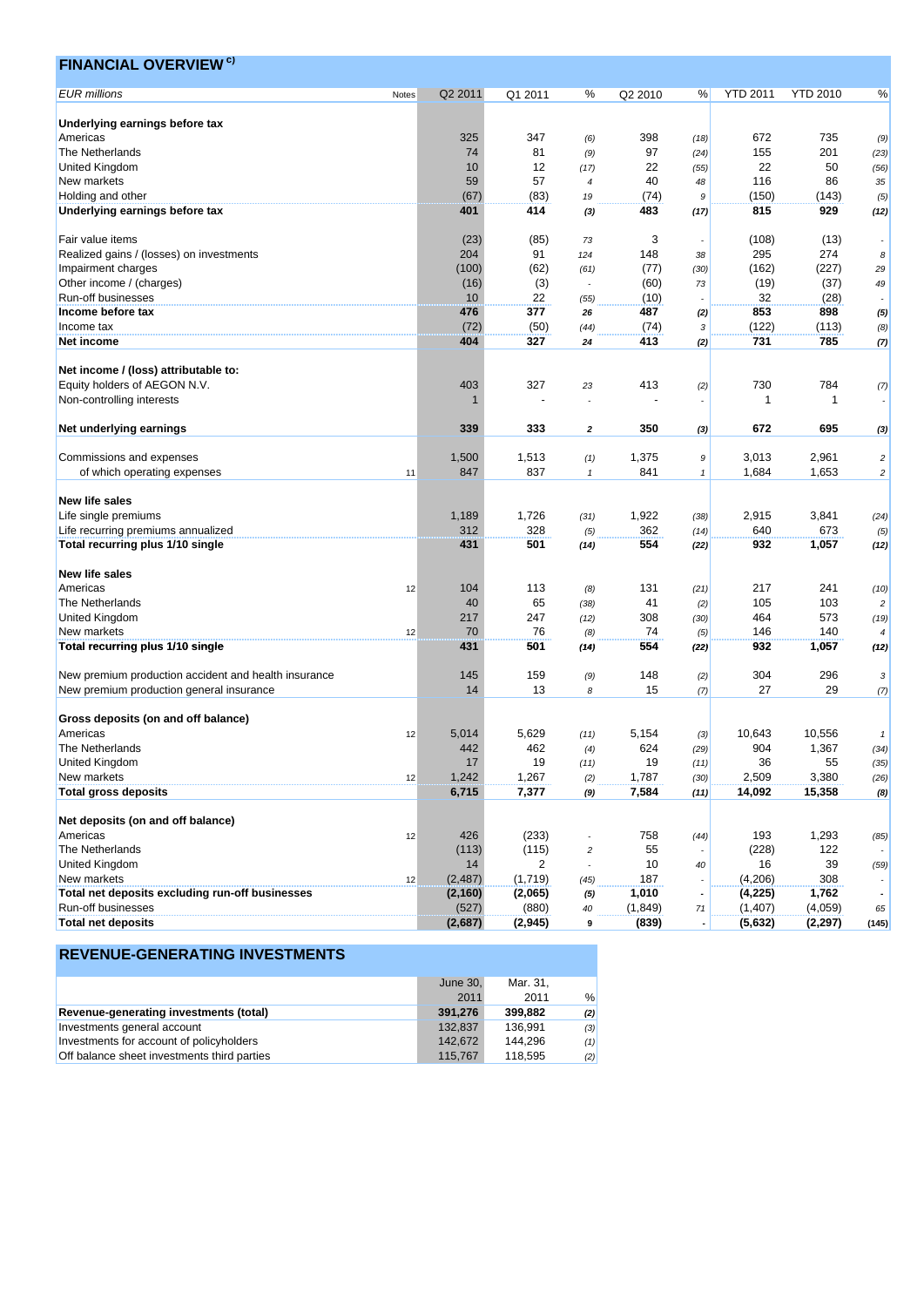# **FINANCIAL OVERVIEW, Q2 2011 GEOGRAPHICALLY c)**

|                                                       |          |                |         |                | Holding,              |              |
|-------------------------------------------------------|----------|----------------|---------|----------------|-----------------------|--------------|
|                                                       |          | <b>The</b>     | United  | <b>New</b>     | other<br>activities & |              |
| <b>EUR</b> millions                                   | Americas | Netherlands    | Kingdom | <b>Markets</b> | eliminations          | <b>Total</b> |
|                                                       |          |                |         |                |                       |              |
| Underlying earnings before tax by line of business    |          |                |         |                |                       |              |
| Life                                                  | 147      | 55             | 20      | 19             |                       | 241          |
| Individual savings and retirement products            | 119      |                |         | (4)            |                       | 115          |
| Pensions                                              | 58       | 16             | (8)     |                |                       | 70           |
| Non-life                                              |          |                |         | 11             |                       | 11           |
| <b>Distribution</b>                                   |          | (1)            | (2)     |                |                       | (3)          |
| <b>Asset Management</b>                               |          |                |         | 18             |                       | 18           |
| Other                                                 |          |                |         |                | (67)                  | (67)         |
| Share in underlying earnings before tax of associates |          |                |         | 11             |                       | 16           |
| Underlying earnings before tax                        | 325      | 74             | 10      | 59             | (67)                  | 401          |
| Fair value items                                      | (52)     | $\overline{2}$ |         | (3)            | 30                    | (23)         |
| Realized gains / (losses) on investments              | 51       | 142            | 11      |                |                       | 204          |
| Impairment charges                                    | (53)     | (3)            | (40)    | (4)            |                       | (100)        |
| Other income / (charges)                              | (3)      | (11)           |         | (3)            |                       | (16)         |
| Run-off businesses                                    | 10       |                |         |                |                       | 10           |
| Income before tax                                     | 278      | 204            | (18)    | 49             | (37)                  | 476          |
| Income tax                                            | (41)     | (35)           |         | (10)           | 14                    | (72)         |
| Net income                                            | 237      | 169            | (18)    | 39             | (23)                  | 404          |
| Net underlying earnings                               | 256      | 67             | 15      | 47             | (46)                  | 339          |

## **EMPLOYEE NUMBERS**

|                                                             | June 30, | Mar. 31. |
|-------------------------------------------------------------|----------|----------|
|                                                             | 2011     | 2011     |
|                                                             |          |          |
| <b>Employees excluding agents</b>                           | 23,639   | 23,990   |
| Agents                                                      | 2.892    | 2,990    |
| Total number of employees excluding Associates              | 26.531   | 26,980   |
| AEGON's share of employees (including agents) in Associates | 3.561    | 3,932    |
| Total                                                       | 30,092   | 30,912   |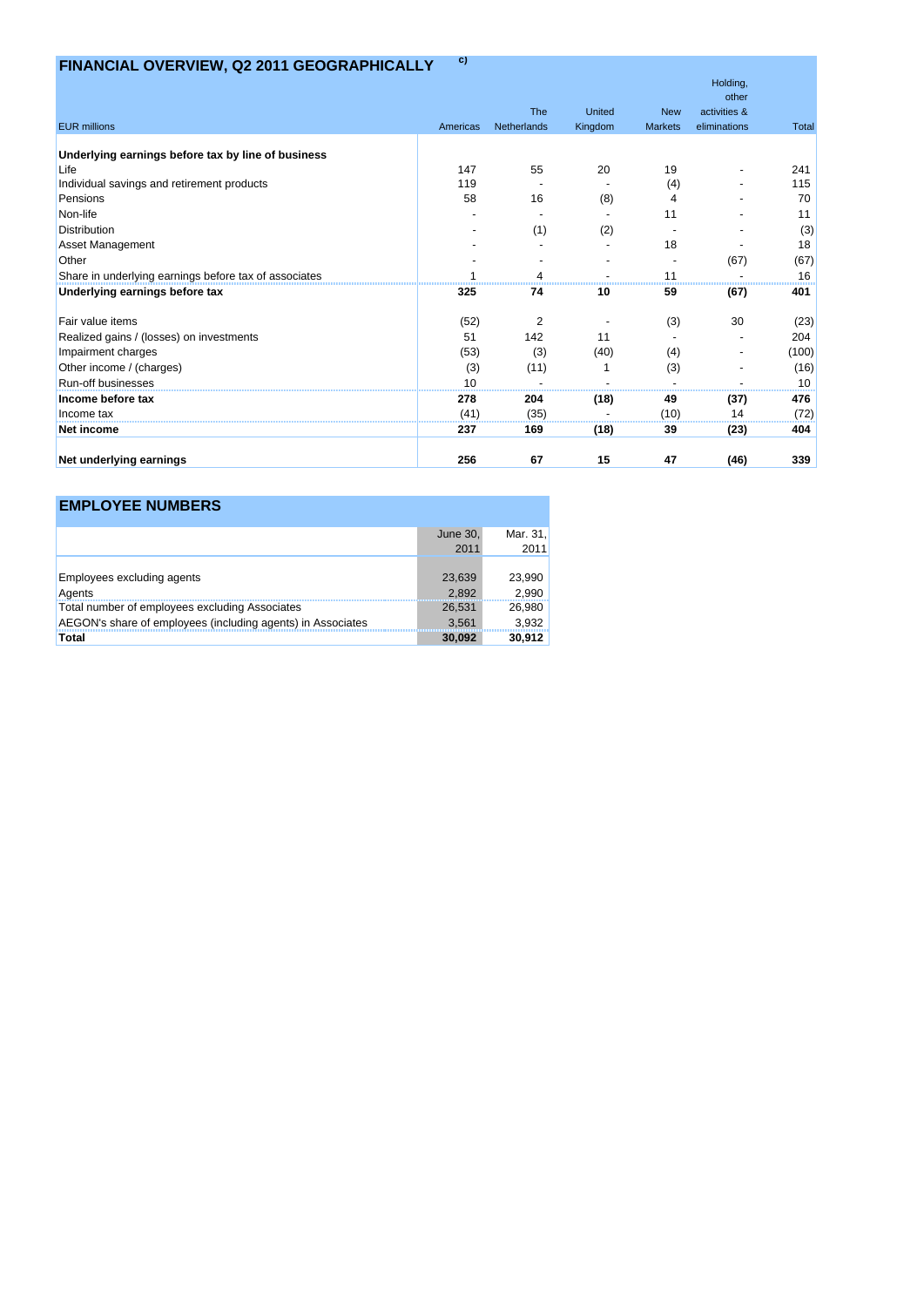# **FINANCIAL OVERVIEW, 2011 YEAR-TO-DATE GEOGRAPHICALLY c)**

|                                                    |          |             |               |                | Holding,              |              |
|----------------------------------------------------|----------|-------------|---------------|----------------|-----------------------|--------------|
|                                                    |          | <b>The</b>  | <b>United</b> | <b>New</b>     | other<br>activities & |              |
| <b>EUR millions</b>                                | Americas | Netherlands |               | <b>Markets</b> | eliminations          | <b>Total</b> |
|                                                    |          |             | Kingdom       |                |                       |              |
| Underlying earnings before tax by line of business |          |             |               |                |                       |              |
| Life                                               | 297      | 98          | 44            | 38             |                       | 477          |
| Individual savings and retirement products         | 258      |             |               | (4)            |                       | 254          |
| Pensions                                           | 117      | 38          | (18)          | $\overline{7}$ |                       | 144          |
| Non-life                                           |          | 5           |               | 22             |                       | 27           |
| <b>Distribution</b>                                |          | 10          | (4)           |                |                       | 6            |
| <b>Asset Management</b>                            |          |             |               | 32             |                       | 32           |
| Other                                              |          |             |               |                | (150)                 | (150)        |
| Associates                                         |          |             |               | 21             |                       | 25           |
| Underlying earnings before tax                     | 672      | 155         | 22            | 116            | (150)                 | 815          |
| Fair value items                                   | (64)     | (58)        | (1)           | (3)            | 18                    | (108)        |
| Realized gains / (losses) on investments           | 76       | 177         | 40            | $\overline{2}$ |                       | 295          |
| Impairment charges                                 | (111)    | (5)         | (40)          | (6)            |                       | (162)        |
| Other income / (charges)                           | (3)      | (19)        | (5)           | 8              |                       | (19)         |
| Run-off businesses                                 | 32       |             |               |                |                       | 32           |
| Income before tax                                  | 602      | 250         | 16            | 117            | (132)                 | 853          |
| Income tax                                         | (102)    | (42)        | 20            | (36)           | 38                    | (122)        |
| Net income                                         | 500      | 208         | 36            | 81             | (94)                  | 731          |
| Net underlying earnings                            | 509      | 133         | 54            | 85             | (109)                 | 672          |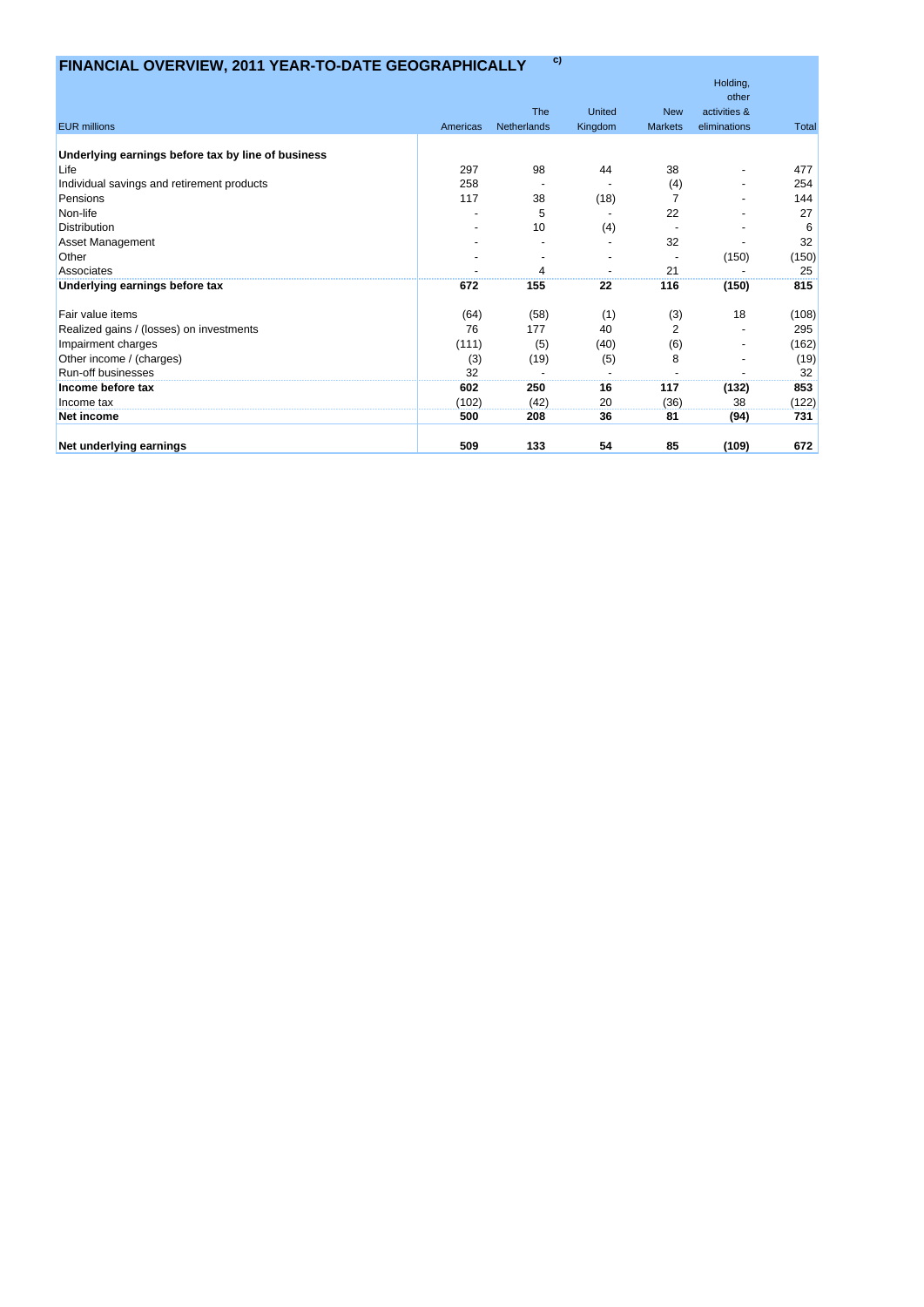| <b>AMERICAS<sup>c)</sup></b>                                         |       |                |                |                |                |              |                 |                 |                          |
|----------------------------------------------------------------------|-------|----------------|----------------|----------------|----------------|--------------|-----------------|-----------------|--------------------------|
| <b>USD millions</b>                                                  | Notes | Q2 2011        | Q1 2011        | ℅              | Q2 2010        | %            | <b>YTD 2011</b> | <b>YTD 2010</b> | %                        |
| Underlying earnings before tax by line of business                   |       |                |                |                |                |              |                 |                 |                          |
| Life and protection                                                  |       | 194            | 195            | (1)            | 241            | (20)         | 389             | 435             | (11)                     |
| <b>Fixed annuities</b>                                               |       | 77             | 90             | (14)           | 125            | (38)         | 167             | 246             | (32)                     |
| Variable annuities                                                   |       | 87             | 93             | (6)            | 50             | 74           | 180             | 119             | 51                       |
| Retail mutual funds                                                  |       | 6              | 6              |                |                |              | 12              |                 |                          |
| Individual savings and retirement products                           |       | 170            | 189            | (10)           | 175            | (3)          | 359             | 365             | (2)                      |
| Employer solutions & pensions                                        |       | 83             | 81             | $\overline{c}$ | 79             | 5            | 164             | 148             | 11                       |
| Canada                                                               |       | 19             | 11             | 73             | 15             | 27           | 30              | 26              | 15                       |
| Latin America                                                        |       | 3              | (2)            |                | 1              | 200          | $\mathbf 1$     | 2               | (50)                     |
| Underlying earnings before tax                                       |       | 469            | 474            | (1)            | 511            | (8)          | 943             | 976             | (3)                      |
| Fair value items                                                     |       | (72)           | (17)           |                | (39)           | (85)         | (89)            | (159)           | 44                       |
| Realized gains / (losses) on investments                             |       | 71             | 35             | 103            | 21             |              | 106             | 54              | 96                       |
| Impairment charges                                                   |       | (76)           | (80)           | 5              | (73)           | (4)          | (156)           | (264)           | 41                       |
| Other income / (charges)                                             |       | (5)            | $\blacksquare$ |                | (140)          | 96           | (5)             | (140)           | 96                       |
| Run- off businesses                                                  |       | 15             | 30             | (50)           | (13)           |              | 45              | (37)            |                          |
| Income before tax                                                    |       | 402            | 442            | (9)            | 267            | 51           | 844             | 430             | 96                       |
| Income tax                                                           |       | (60)           | (83)           | 28             | (12)           |              | (143)           | 42              |                          |
| Net income                                                           |       | 342            | 359            | (5)            | 255            | 34           | 701             | 472             | 49                       |
|                                                                      |       |                |                |                |                |              |                 |                 |                          |
| Net income / (loss) attributable to:<br>Equity holders of AEGON N.V. |       | 342            | 359            | (5)            | 255            | 34           | 701             | 472             | 49                       |
| Net underlying earnings                                              |       | 368            | 346            | 6              | 361            | $\mathbf{z}$ | 714             | 719             | (1)                      |
| Commissions and expenses                                             |       | 1,210          |                |                | 961            |              | 2,419           | 2,316           |                          |
|                                                                      |       | 502            | 1,209<br>492   | 2              | 484            | 26<br>4      | 994             | 985             | $\overline{4}$           |
| of which operating expenses                                          |       |                |                |                |                |              |                 |                 | $\mathbf{1}$             |
| <b>New life sales</b>                                                | 12    |                |                |                |                |              |                 |                 |                          |
| Life single premiums                                                 |       | 78             | 147            |                | 278            |              | 225             | 457             |                          |
|                                                                      |       | 143            | 139            | (47)           | 138            | (72)         | 282             | 274             | (51)                     |
| Life recurring premiums annualized                                   |       | 151            | 154            | 3              | 166            | 4            | 305             | 320             | 3                        |
| Total recurring plus 1/10 single                                     |       |                |                | (2)            |                | (9)          |                 |                 | (5)                      |
| Life & protection                                                    |       | 114            | 121            | (6)            | 134            | (15)         | 235             | 255             | (8)                      |
| Employer solutions & pensions                                        |       | $\overline{7}$ | 6              | 17             | $\overline{4}$ | 75           | 13              | 12              | 8                        |
| Canada                                                               |       | 18             | 17             | 6              | 16             | 13           | 35              | 31              | 13                       |
| Latin America                                                        |       | 12             | 10             | 20             | 12             |              | 22              | 22              |                          |
| Total recurring plus 1/10 single                                     |       | 151            | 154            | (2)            | 166            | (9)          | 305             | 320             | (5)                      |
| New premium production accident and health insurance                 |       | 201            | 199            | $\mathbf{1}$   | 180            | 12           | 400             | 364             | 10                       |
| Gross deposits (on and off balance) by line of business              | 12    |                |                |                |                |              |                 |                 |                          |
| Life & protection                                                    |       | 3              | 3              |                | 3              |              | 6               | 6               |                          |
| <b>Fixed annuities</b>                                               |       | 71             | 83             | (14)           | 124            | (43)         | 154             | 309             | (50)                     |
| Variable annuities                                                   |       | 1,401          | 1,179          |                | 1,028          |              | 2,580           | 1,837           |                          |
| Retail mutual funds                                                  |       | 765            | 775            | 19             | 957            | 36<br>(20)   | 1,540           | 1,933           | 40<br>(20)               |
| Individual savings & retirement products                             |       | 2,237          | 2,037          | (1)<br>10      | 2,109          | 6            | 4,274           | 4,079           | 5                        |
| Employer solutions & pensions                                        |       | 4,913          | 5,554          |                | 4,311          |              | 10,467          | 9,528           |                          |
| Canada                                                               |       | 83             | 97             | (12)           | 118            | 14           | 180             | 404             | 10                       |
|                                                                      |       |                |                | (14)           |                | (30)         |                 |                 | (55)                     |
| <b>Total gross deposits</b>                                          |       | 7,236          | 7,691          | (6)            | 6,541          | 11           | 14,927          | 14,017          | 6                        |
| Net deposits (on and off balance) by line of business                | 12    |                |                |                |                |              |                 |                 |                          |
| Life & protection                                                    |       | (10)           | (14)           | 29             | (12)           | 17           | (24)            | (27)            | 11                       |
| <b>Fixed annuities</b>                                               |       | (810)          | (801)          | (1)            | (653)          | (24)         | (1,611)         | (1, 196)        | (35)                     |
| Variable annuities                                                   |       | 471            | 220            | 114            | 217            | 117          | 691             | 194             |                          |
| Retail mutual funds                                                  |       | (5)            | (50)           | 90             | 357            |              | (55)            | 775             | ÷.                       |
| Individual savings & retirement products                             |       | (344)          | (631)          | 45             | (79)           |              | (975)           | (227)           | $\overline{\phantom{a}}$ |
| Employer solutions & pensions                                        |       | 1,048          | 485            | 116            | 1,264          | (17)         | 1,533           | 2,650           | (42)                     |
| Canada                                                               |       | (105)          | (158)          | 34             | (197)          | 47           | (263)           | (679)           | 61                       |
| Total net deposits excluding run-off businesses                      |       | 589            | (318)          |                | 976            | (40)         | 271             | 1,717           | (84)                     |
| Run-off businesses                                                   |       | (772)          | (1,202)        | 36             | (2, 332)       | 67           | (1, 974)        | (5,390)         | 63                       |
| <b>Total net deposits</b>                                            |       | (183)          | (1,520)        | 88             | (1, 356)       | 87           | (1,703)         | (3, 673)        | 54                       |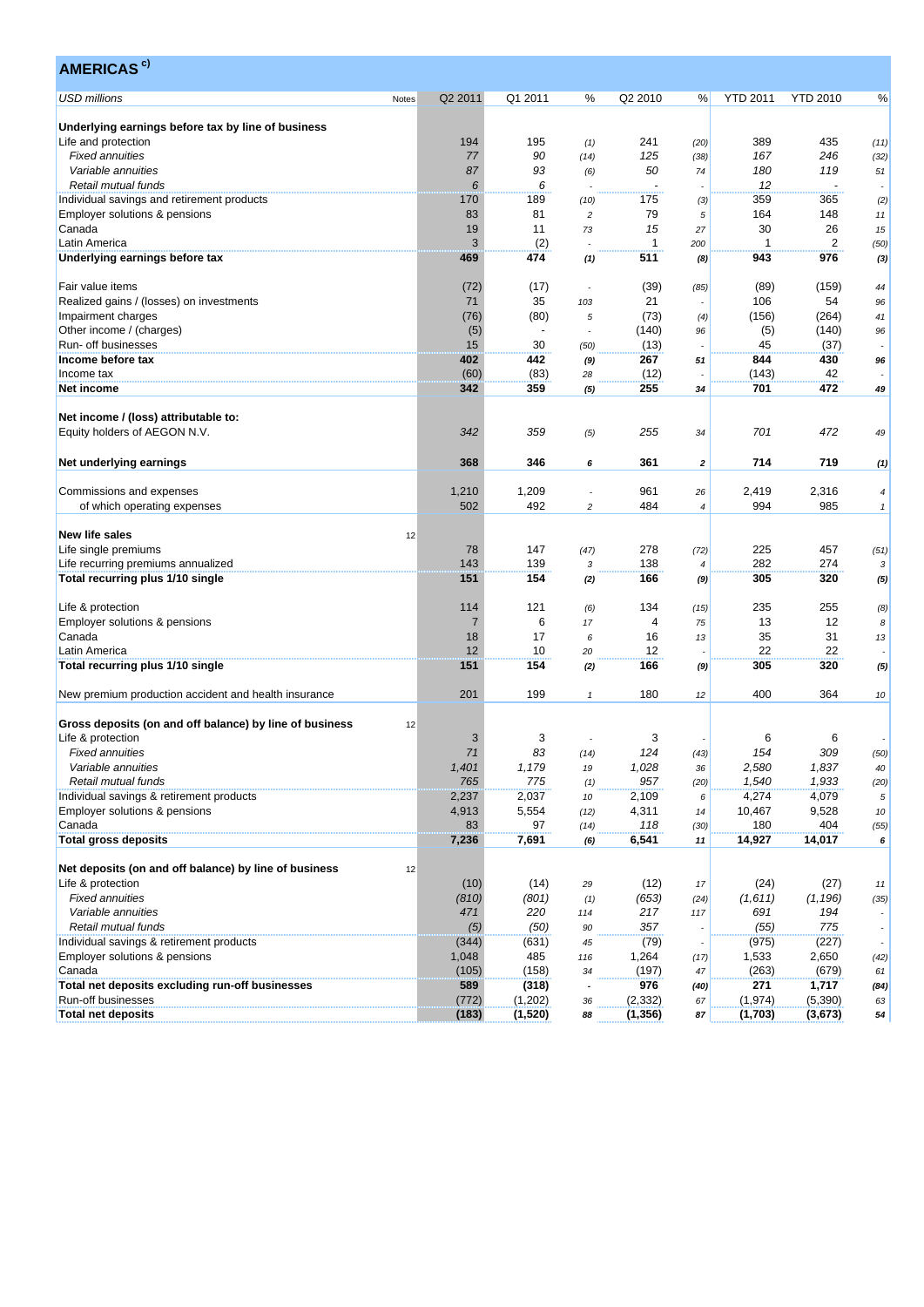| <b>REVENUE-GENERATING INVESTMENTS</b>         |          |          |     |  |  |  |  |  |  |
|-----------------------------------------------|----------|----------|-----|--|--|--|--|--|--|
|                                               | June 30. | Mar. 31, |     |  |  |  |  |  |  |
|                                               | 2011     | 2011     | %   |  |  |  |  |  |  |
| <b>Revenue-generating investments (total)</b> | 324.919  | 324.849  |     |  |  |  |  |  |  |
| Investments general account                   | 121.723  | 124.185  | (2) |  |  |  |  |  |  |
| Investments for account of policyholders      | 83,383   | 82.459   |     |  |  |  |  |  |  |
| Off balance sheet investments third parties   | 119,813  | 118,205  |     |  |  |  |  |  |  |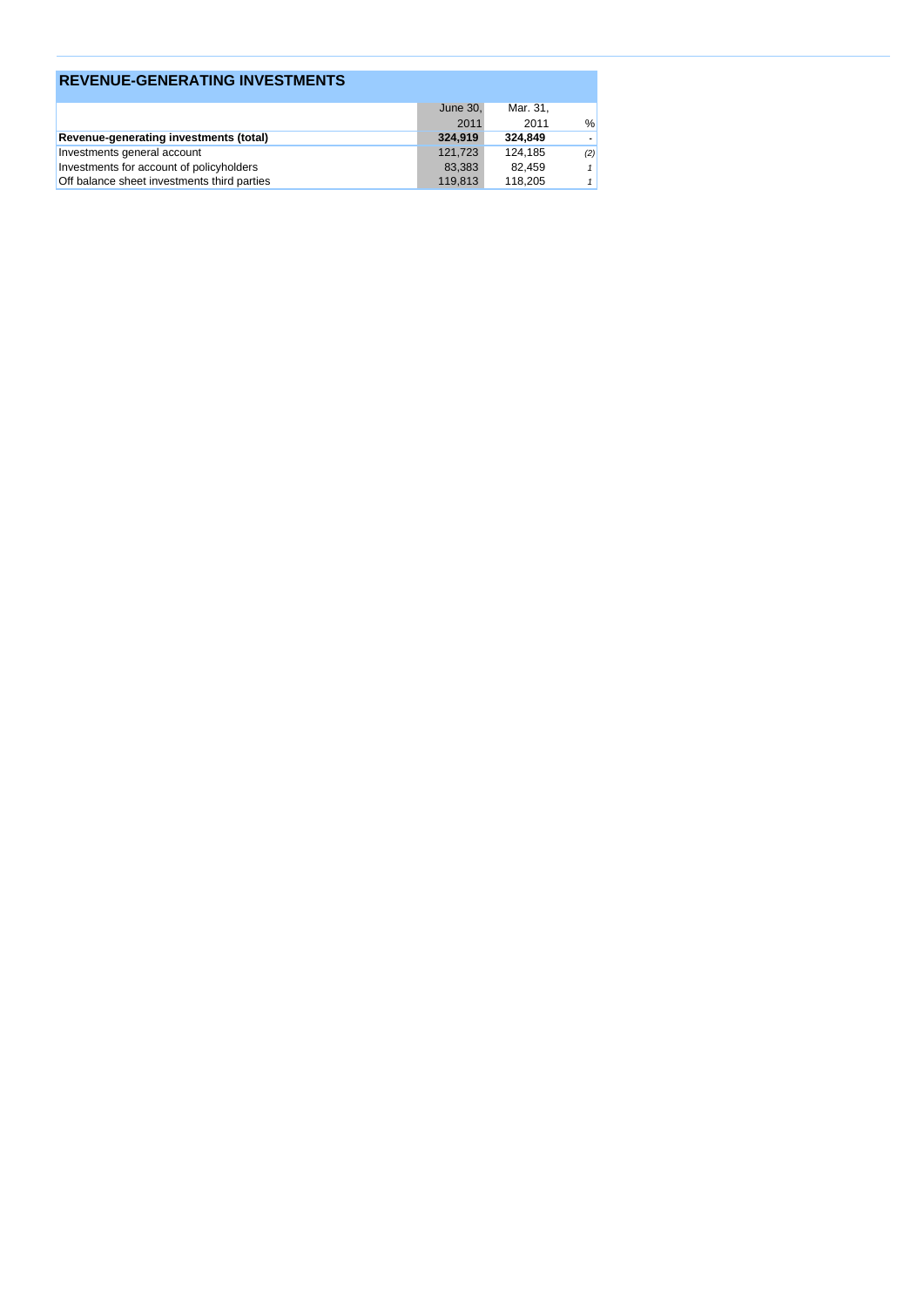| <b>THE NETHERLANDS</b>                                  |       |                |                |                          |         |      |                 |                 |                          |
|---------------------------------------------------------|-------|----------------|----------------|--------------------------|---------|------|-----------------|-----------------|--------------------------|
| <b>EUR</b> millions                                     | Notes | Q2 2011        | Q1 2011        | %                        | Q2 2010 | %    | <b>YTD 2011</b> | <b>YTD 2010</b> | %                        |
|                                                         |       |                |                |                          |         |      |                 |                 |                          |
| Underlying earnings before tax by line of business      |       |                |                |                          |         |      |                 |                 |                          |
| Life and Savings                                        |       | 55             | 43             | 28                       | 42      | 31   | 98              | 81              | 21                       |
| Pensions                                                |       | 16             | 22             | (27)                     | 29      | (45) | 38              | 76              | (50)                     |
| Non life                                                |       |                | 5              |                          | 19      |      | 5               | 26              | (81)                     |
| Distribution                                            |       | (1)            | 11             |                          | 6       |      | 10              | 17              | (41)                     |
| Share in underlying earnings before tax of associates   |       | $\overline{4}$ | $\overline{a}$ |                          | 1       |      | $\overline{4}$  | $\mathbf{1}$    |                          |
| Underlying earnings before tax                          |       | 74             | 81             | (9)                      | 97      | (24) | 155             | 201             | (23)                     |
| Fair value items                                        |       | $\overline{2}$ | (60)           |                          | 68      | (97) | (58)            | 159             |                          |
| Realized gains / (losses) on investments                |       | 142            | 35             | $\overline{\phantom{a}}$ | 23      |      | 177             | 119             | 49                       |
| Impairment charges                                      |       | (3)            | (2)            | (50)                     | (6)     | 50   | (5)             | (7)             | 29                       |
| Other income / (charges)                                |       | (11)           | (8)            | (38)                     | 33      |      | (19)            | 33              |                          |
| Income before tax                                       |       | 204            | 46             |                          | 215     | (5)  | 250             | 505             | (50)                     |
| Income tax                                              |       | (35)           | (7)            |                          | (45)    | 22   | (42)            | (112)           | 63                       |
| Net income                                              |       | 169            | 39             |                          | 170     | (1)  | 208             | 393             | (47)                     |
|                                                         |       |                |                |                          |         |      |                 |                 |                          |
| Net income / (loss) attributable to:                    |       |                |                |                          |         |      |                 |                 |                          |
| Equity holders of AEGON N.V.                            |       | 169            | 39             |                          | 170     | (1)  | 208             | 393             | (47)                     |
| Net underlying earnings                                 |       | 67             | 66             | $\overline{2}$           | 57      | 18   | 133             | 134             | (1)                      |
|                                                         |       |                |                |                          |         |      | 550             |                 |                          |
| Commissions and expenses                                |       | 278            | 272            | $\overline{c}$           | 263     | 6    |                 | 527             | 4                        |
| of which operating expenses                             |       | 201            | 189            | 6                        | 182     | 10   | 390             | 364             | $\overline{\phantom{a}}$ |
| <b>New life sales</b>                                   |       |                |                |                          |         |      |                 |                 |                          |
| Life single premiums                                    |       | 217            | 457            | (53)                     | 241     | (10) | 674             | 638             | 6                        |
| Life recurring premiums annualized                      |       | 18             | 19             | (5)                      | 18      |      | 37              | 40              | (8)                      |
| Total recurring plus 1/10 single                        |       | 40             | 65             | (38)                     | 41      | (2)  | 105             | 103             | $\mathbf 2$              |
| Life and Savings                                        |       | 25             | 26             | (4)                      | 21      | 19   | 51              | 48              | 6                        |
| Pensions                                                |       | 15             | 39             | (62)                     | 20      | (25) | 54              | 55              | (2)                      |
| Total recurring plus 1/10 single                        |       | 40             | 65             | (38)                     | 41      | (2)  | 105             | 103             | $\overline{\mathbf{z}}$  |
|                                                         |       |                |                |                          |         |      |                 |                 |                          |
| New premium production accident and health insurance    |       | $\overline{4}$ | 10             | (60)                     | 4       |      | 14              | 15              | (7)                      |
| New premium production general insurance                |       | $\overline{7}$ | 8              | (13)                     | 6       | 17   | 15              | 14              | $\overline{7}$           |
| Gross deposits (on and off balance) by line of business |       |                |                |                          |         |      |                 |                 |                          |
| Life and Savings                                        |       | 442            | 382            | 16                       | 534     | (17) | 824             | 1,217           | (32)                     |
| Pensions                                                |       |                | 80             |                          | 90      |      | 80              | 150             | (47)                     |
| <b>Total gross deposits</b>                             |       | 442            | 462            | (4)                      | 624     | (29) | 904             | 1,367           | (34)                     |
|                                                         |       |                |                |                          |         |      |                 |                 |                          |
| Net deposits (on and off balance) by line of business   |       |                |                |                          |         |      |                 |                 |                          |
| Life and Savings                                        |       | (113)          | (142)          | 20                       | 50      |      | (255)           | 132             |                          |
| Pensions                                                |       |                | 27             |                          | 5       |      | 27              | (10)            |                          |
| <b>Total net deposits</b>                               |       | (113)          | (115)          | $\overline{2}$           | 55      |      | (228)           | 122             | $\overline{\phantom{a}}$ |

|                                             | June 30, | Mar. 31, |        |
|---------------------------------------------|----------|----------|--------|
|                                             | 2011     | 2011     | %      |
| Revenue-generating investments (total)      | 60,005   | 73.393   | (18)   |
| Investments general account                 | 36.810   | 37.448   | (2)    |
| Investments for account of policyholders    | 23.195   | 23.627   | (2)    |
| Off balance sheet investments third parties |          | 12.318   | $\sim$ |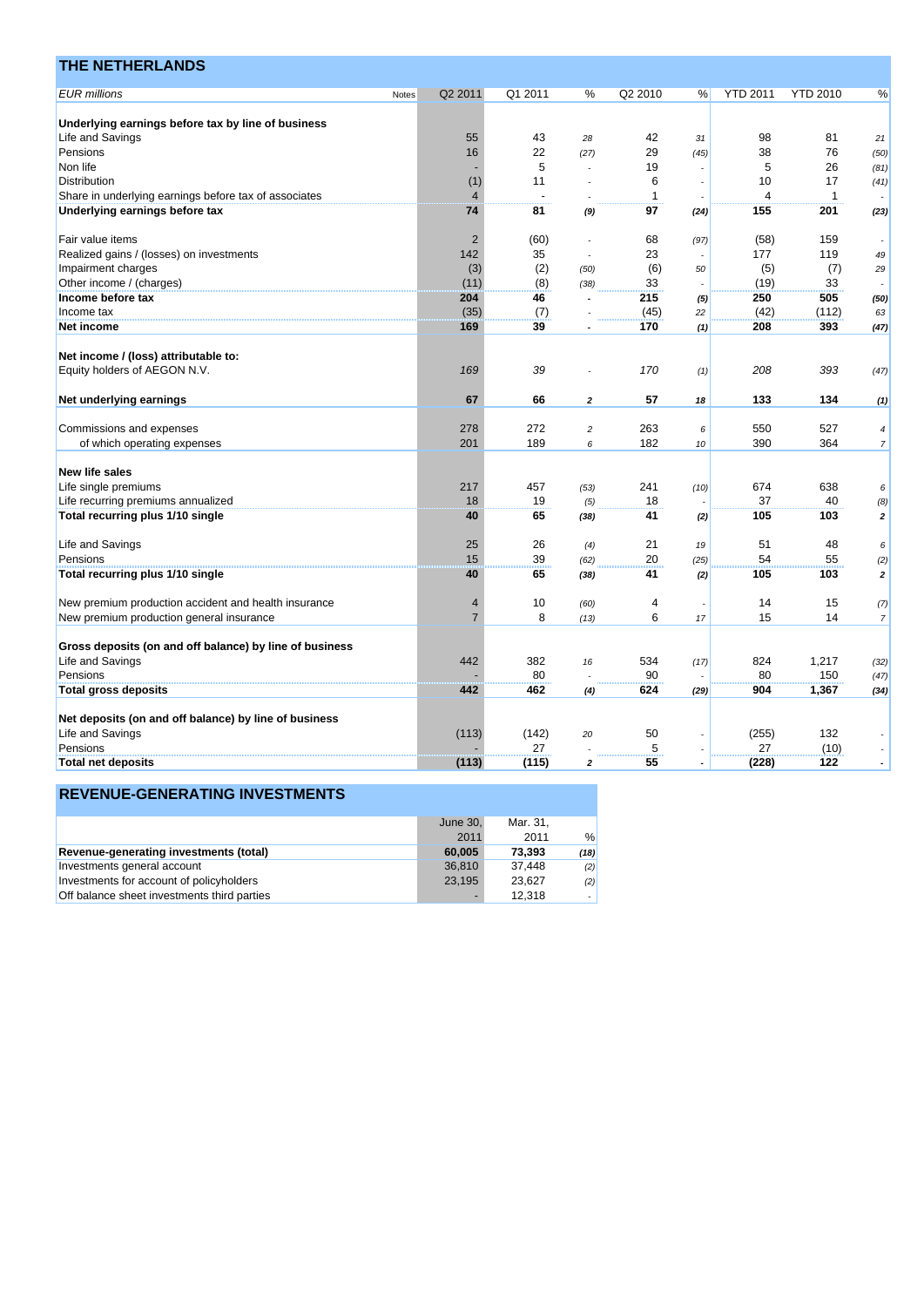| <b>UNITED KINGDOM</b>                                                         |                |              |                    |      |         |                |                 |                 |      |
|-------------------------------------------------------------------------------|----------------|--------------|--------------------|------|---------|----------------|-----------------|-----------------|------|
| <b>GBP</b> millions                                                           | Notes          | Q2 2011      | Q1 2011            | %    | Q2 2010 | %              | <b>YTD 2011</b> | <b>YTD 2010</b> | %    |
| Underlying earnings before tax by line of business                            |                |              |                    |      |         |                |                 |                 |      |
| Life                                                                          |                | 17           | 21                 | (19) | 15      | 13             | 38              | 33              | 15   |
| Pensions                                                                      |                | (7)          | (9)                | 22   | 5       |                | (16)            | 14              |      |
| <b>Distribution</b>                                                           |                | (1)          | (2)                | 50   | (2)     | 50             | (3)             | (4)             | 25   |
| Underlying earnings before tax                                                |                | 9            | 10                 | (10) | 18      | (50)           | 19              | 43              | (56) |
| Fair value items                                                              |                |              | (1)                |      | (11)    |                | (1)             | (9)             | 89   |
| Realized gains / (losses) on investments                                      |                | 10           | 25                 | (60) | 3       |                | 35              | 5               |      |
| Impairment charges                                                            |                | (35)         | $\blacksquare$     |      | (1)     |                | (35)            | (8)             |      |
| Other income / (charges)                                                      | $\overline{7}$ | $\mathbf{1}$ | (5)                |      | 19      | (95)           | (4)             | 40              |      |
| Income before tax                                                             |                | (15)         | 29                 |      | 28      |                | 14              | 71              | (80) |
| Income tax attributable to policyholder return                                |                | (15)         | (1)                |      | (19)    | 21             | (16)            | (40)            | 60   |
| Income before income tax on shareholders return                               |                | (30)         | 28                 |      | 9       |                | (2)             | 31              |      |
| Income tax on shareholders return                                             |                | 15           | 18                 | (17) | 15      |                | 33              | 13              | 154  |
| Net income                                                                    |                | (15)         | 46                 |      | 24      |                | 31              | 44              | (30) |
| Net income / (loss) attributable to:                                          |                |              |                    |      |         |                |                 |                 |      |
| Equity holders of AEGON N.V.                                                  |                | (15)         | 46                 |      | 24      |                | 31              | 44              | (30) |
|                                                                               |                |              |                    |      |         |                |                 |                 |      |
| Net underlying earnings                                                       |                | 14           | 33                 | (58) | 31      | (55)           | 47              | 53              | (11) |
| Commissions and expenses                                                      |                | 193          | 172                | 12   | 181     | $\overline{7}$ | 365             | 351             | 4    |
| of which operating expenses                                                   |                | 109          | 98                 | 11   | 95      | 15             | 207             | 190             | 9    |
| <b>New life sales</b>                                                         | 8              |              |                    |      |         |                |                 |                 |      |
| Life single premiums                                                          |                | 711          | 841                | (15) | 1,050   | (32)           | 1,552           | 2,189           | (29) |
| Life recurring premiums annualized                                            |                | 120          | 127                | (6)  | 158     | (24)           | 247             | 279             | (11) |
| Total recurring plus 1/10 single                                              |                | 191          | 211                | (9)  | 263     | (27)           | 402             | 498             | (19) |
|                                                                               |                |              |                    |      |         |                |                 |                 |      |
| Life                                                                          |                | 15           | 16                 | (6)  | 23      | (35)           | 31              | 49              | (37) |
| Pensions                                                                      |                | 176          | 195                | (10) | 240     | (27)           | 371             | 449             | (17) |
| Total recurring plus 1/10 single                                              |                | 191          | 211                | (9)  | 263     | (27)           | 402             | 498             | (19) |
|                                                                               |                |              |                    |      |         |                |                 |                 |      |
| Gross deposits (on and off balance) by line of business<br>Variable annuities |                | 14           | 17                 |      | 16      |                | 31              | 48              |      |
|                                                                               |                | 14           | 17                 | (18) | 16      | (13)           | 31              | 48              | (35) |
| <b>Total gross deposits</b>                                                   |                |              |                    | (18) |         | (13)           |                 |                 | (35) |
|                                                                               |                |              |                    |      |         |                |                 |                 |      |
| Net deposits (on and off balance) by line of business                         |                |              |                    |      |         |                |                 |                 |      |
| Variable annuities                                                            |                | 12           | $\frac{2}{\cdots}$ |      | 9       | 33             | 14              | 34              | (59) |

|                                          | June 30. | Mar. 31. |               |
|------------------------------------------|----------|----------|---------------|
|                                          | 2011     | 2011     | $\frac{0}{0}$ |
| Revenue-generating investments (total)   | 58,319   | 57.717   |               |
| Investments general account              | 7.952    | 7.855    |               |
| Investments for account of policyholders | 50.367   | 49.862   |               |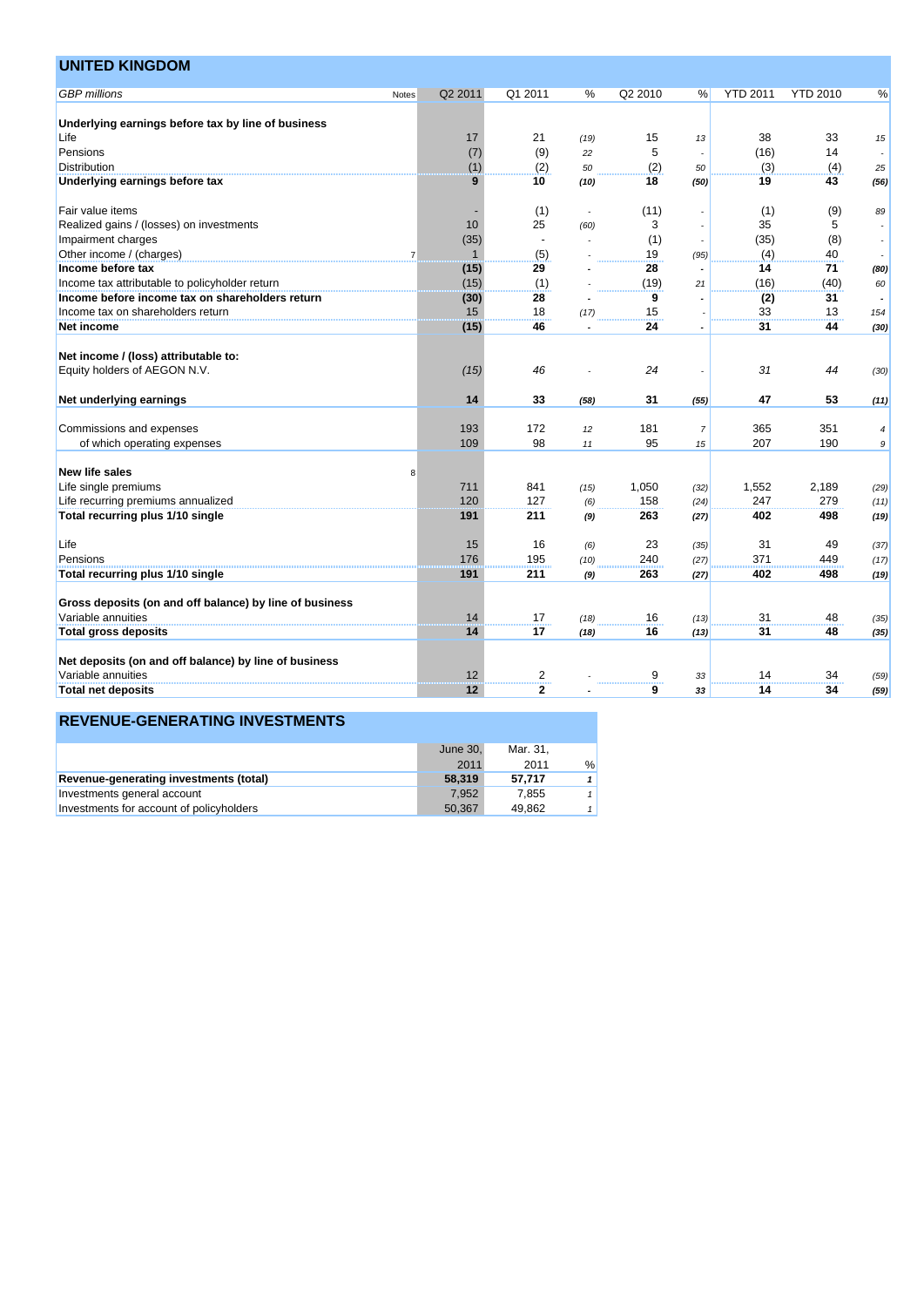| <b>NEW MARKETS</b>                                   |       |                      |                          |       |              |                       |                         |                 |                          |
|------------------------------------------------------|-------|----------------------|--------------------------|-------|--------------|-----------------------|-------------------------|-----------------|--------------------------|
| <b>EUR millions</b>                                  | Notes | Q2 2011              | Q1 2011                  | %     | Q2 2010      | %                     | <b>YTD 2011</b>         | <b>YTD 2010</b> | %                        |
| Underlying earnings before tax                       |       |                      |                          |       |              |                       |                         |                 |                          |
| Central Eastern Europe                               |       | 29                   | 26                       | 12    | 19           | 53                    | 55                      | 46              | 20                       |
| Asia                                                 |       | (8)                  | (11)                     | 27    | (11)         | 27                    | (19)                    | (17)            | (12)                     |
| Spain & France                                       |       | 20                   | 23                       | (13)  | 19           | 5                     | 43                      | 39              | 10                       |
| Variable Annuities Europe                            |       |                      | 5                        |       | $\mathbf{1}$ |                       | 5                       | (1)             |                          |
| <b>AEGON Asset Management</b>                        |       | 18                   | 14                       | 29    | 12           | 50                    | 32                      | 19              | 68                       |
| Underlying earnings before tax                       |       | 59                   | 57                       | 4     | 40           | 48                    | 116                     | 86              | 35                       |
| Fair value items                                     |       | (3)                  | $\overline{\phantom{a}}$ |       | (4)          | 25                    | (3)                     | (1)             | (200)                    |
| Realized gains / (losses) on investments             |       |                      | $\overline{\mathbf{c}}$  |       | 8            |                       | $\overline{\mathbf{c}}$ | 11              | (82)                     |
| Impairment charges                                   |       | (4)                  | (2)                      | (100) | (9)          | 56                    | (6)                     | (11)            | 45                       |
| Other income / (charges)                             |       | (3)                  | 11                       |       | (11)         | 73                    | 8                       | (11)            |                          |
| Income before tax                                    |       | 49                   | 68                       | (28)  | 24           | 104                   | 117                     | 74              | 58                       |
| Income tax                                           |       | (10)                 | (26)                     | 62    | (9)          | (11)                  | (36)                    | (22)            | (64)                     |
| Net income                                           |       | 39                   | 42                       | (7)   | 15           | 160                   | 81                      | 52              | 56                       |
|                                                      |       |                      |                          |       |              |                       |                         |                 |                          |
| Net income / (loss) attributable to:                 |       |                      |                          |       |              |                       |                         |                 |                          |
| Equity holders of AEGON N.V.                         |       | 38                   | 42                       | (10)  | 15           | 153                   | 80                      | 51              | 57                       |
| Non-controlling interests                            |       |                      |                          |       |              |                       | $\overline{1}$          | $\mathbf{1}$    |                          |
| Net underlying earnings                              |       | 47                   | 38                       | 24    | 30           | 57                    | 85                      | 62              | 37                       |
| Commissions and expenses                             |       | 175                  | 180                      | (3)   | 169          | 4                     | 355                     | 344             | 3                        |
| of which operating expenses                          |       | 132                  | 141                      |       | 127          | 4                     | 273                     | 260             | 5                        |
|                                                      |       |                      |                          | (6)   |              |                       |                         |                 |                          |
| <b>New life sales</b>                                | 12    |                      |                          |       |              |                       |                         |                 |                          |
| Life single premiums                                 |       | 117                  | 174                      | (33)  | 234          | (50)                  | 291                     | 342             | (15)                     |
| Life recurring premiums annualized                   |       | 58                   | 59                       | (2)   | 51           | 14                    | 117                     | 106             | 10                       |
| Total recurring plus 1/10 single                     |       | 70                   | 76                       | (8)   | 74           | (5)                   | 146                     | 140             | 4                        |
|                                                      |       |                      |                          |       |              |                       |                         |                 |                          |
| Life                                                 |       | 64                   | 62                       | 3     | 66           | (3)                   | 126                     | 119             | 6                        |
| Associates                                           |       | 6                    | 14                       | (57)  | 8            | (25)                  | 20                      | 21              | (5)                      |
| Total recurring plus 1/10 single                     |       | 70                   | 76                       | (8)   | 74           | (5)                   | 146                     | 140             | 4                        |
|                                                      |       |                      |                          |       |              |                       |                         |                 |                          |
| Central Eastern Europe                               |       | 30<br>$\overline{7}$ | 27<br>11                 | 11    | 24<br>9      | 25                    | 57<br>18                | 43<br>19        | 33                       |
| Asia<br>Spain & France                               |       | 33                   | 38                       | (36)  | 41           | (22)                  | 71                      | 78              | (5)                      |
| Total recurring plus 1/10 single                     |       | 70                   | 76                       | (13)  | 74           | (20)                  | 146                     | 140             | (9)<br>4                 |
|                                                      |       |                      |                          | (8)   |              | (5)                   |                         |                 |                          |
| New premium production accident and health insurance |       | 1                    | 3                        | (67)  | 4            | (75)                  | 4                       | 8               | (50)                     |
| New premium production general insurance             |       | 7                    | 5                        | 40    | 9            | (22)                  | 12                      | 15              | (20)                     |
|                                                      |       |                      |                          |       |              |                       |                         |                 |                          |
| Gross deposits (on and off balance)                  | 12    |                      |                          |       |              |                       |                         |                 |                          |
| <b>Central Eastern Europe</b>                        |       | 167                  | 182                      | (8)   | 249          | (33)                  | 349                     | 475             | (27)                     |
| Asia                                                 |       |                      | 11                       | (36)  | $10$         | (30)                  | 18                      | 35              | (49)                     |
| Spain & France                                       |       | 11                   | 8                        | 38    | 12           | (8)                   | 19                      | 56              | (66)                     |
| Variable Annuities Europe                            |       | 159                  | 131                      | 21    | 175          | (9)                   | 290                     | 363             | (20)                     |
| <b>AEGON Asset Management</b>                        |       | 898                  | 935                      | (4)   | 1,341        | (33)                  | 1,833                   | 2,451           | (25)                     |
| <b>Total gross deposits</b>                          |       | 1,242                | 1,267                    | (2)   | 1,787        | (30)                  | 2,509                   | 3,380           | (26)                     |
|                                                      |       |                      |                          |       |              |                       |                         |                 |                          |
| Net deposits (on and off balance)                    | 12    |                      |                          |       |              |                       |                         |                 |                          |
| Central Eastern Europe                               |       | (1, 972)             | 108                      |       | 149          |                       | (1,864)                 | 218             |                          |
| Asia                                                 |       | 4                    | 11                       | (64)  | 9            | (56)                  | 15                      | 34              | (56)                     |
| Spain & France                                       |       | (43)                 | (11)                     |       | 4            |                       | (54)                    | 29              |                          |
| Variable Annuities Europe                            |       | 63                   | 26                       | 142   | 47           | 34                    | 89                      | 126             | (29)                     |
| <b>AEGON Asset Management</b>                        |       | (539)                | (1,853)                  | 71    | (22)         |                       | (2, 392)                | (99)            |                          |
| <b>Total net deposits</b>                            |       | (2, 487)             | (1,719)                  | (45)  | 187          | $\tilde{\phantom{a}}$ | (4, 206)                | 308             | $\overline{\phantom{a}}$ |

|                                             | June $301$ | Mar. 31. |     |
|---------------------------------------------|------------|----------|-----|
|                                             | 2011       | 2011     | %   |
| Revenue-generating investments (total)      | 42.154     | 32.211   | 31  |
| Investments general account                 | 2.819      | 2.926    | (4) |
| Investments for account of policyholders    | 6.203      | 6.210    |     |
| Off balance sheet investments third parties | 33.132     | 23.075   | 44  |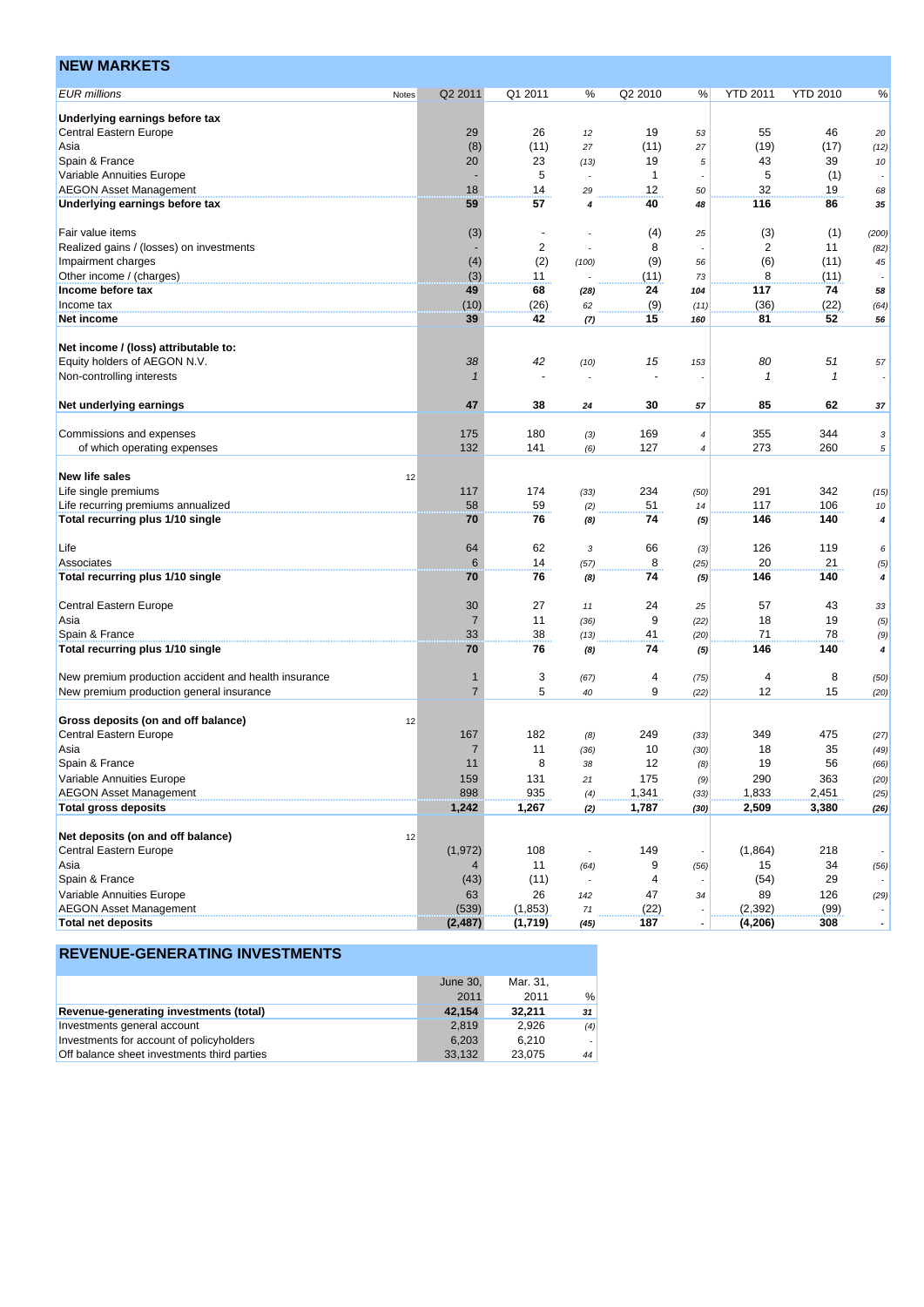| <b>VALUE OF NEW BUSINESS AND IRR</b> |            |                     |      |                                |      |                 |                 |      |
|--------------------------------------|------------|---------------------|------|--------------------------------|------|-----------------|-----------------|------|
|                                      | <b>VNB</b> | <b>VNB</b>          |      | <b>VNB</b>                     |      | <b>VNB</b>      | <b>VNB</b>      |      |
| <b>EUR</b> millions, after tax       | Q2 2011    | Q1 2011             | %    | Q2 2010                        | %    | <b>YTD 2011</b> | <b>YTD 2010</b> | %    |
|                                      |            |                     |      |                                |      |                 |                 |      |
| Americas                             | 51         | 63                  | (19) | 52                             | (2)  | 114             | 96              | 19   |
| The Netherlands                      | 20         | 23                  | (13) | 30                             | (33) | 44              | 80              | (45) |
| United Kingdom                       |            |                     | 22   | 24                             | (54) | 20              | 37              | (46) |
| <b>New Markets</b>                   | 20         | 23<br><br>--------- | (13) | 32<br>------------------------ | (38) | 43              | 63              | (32) |
| Total                                | 103        | 118                 | (13) | 138                            | (25) | 221             | 276             | (20) |

|                                | IRR %   | IRR%    | IRR%    |
|--------------------------------|---------|---------|---------|
| <b>EUR millions, after tax</b> | Q2 2011 | Q1 2011 | Q2 2010 |
|                                |         |         |         |
| Americas                       | 14.8    | 16.0    | 12.9    |
| The Netherlands                | 17.3    | 13.9    | 17.0    |
| United Kingdom                 | 10.6    | 10.0    | 11.9    |
| New Markets                    | 36.5    | 35.1    | 35.3    |
| <b>Total</b>                   | 19.5    | 18.8    | 18.4    |

## **MODELED NEW BUSINESS, APE AND DEPOSITS**

|                              | <b>Premium business</b> |         |            |         |      | <b>Premium business</b> |                 |      |  |
|------------------------------|-------------------------|---------|------------|---------|------|-------------------------|-----------------|------|--|
|                              |                         |         | <b>APE</b> |         |      |                         | <b>APE</b>      |      |  |
| Notes<br><b>EUR</b> millions | Q2 2011                 | Q1 2011 | %          | Q2 2010 | %    | <b>YTD 2011</b>         | <b>YTD 2010</b> | %    |  |
| 9                            |                         |         |            |         |      |                         |                 |      |  |
| Americas                     | 231                     | 248     | (7)        | 238     | (3)  | 479                     | 454             | 6    |  |
| The Netherlands              | 45                      | 75      | (40)       | 58      | (22) | 120                     | 150             | (20) |  |
| <b>United Kingdom</b>        | 227                     | 237     | (4)        | 303     | (25) | 464                     | 569             | (18) |  |
| <b>New Markets</b>           | 88                      | 95      | (7)        | 97      | (9)  | 183                     | 177             | 3    |  |
| Total                        | 592                     | 655     | <br>(10)   | 696     | (15) | ,247                    | 1,351           | (8)  |  |

|                              | <b>Deposit business</b><br><b>Deposits</b> |                      |      |           |               |                 |                 | <b>Deposit business</b><br><b>Deposits</b> |  |
|------------------------------|--------------------------------------------|----------------------|------|-----------|---------------|-----------------|-----------------|--------------------------------------------|--|
| Notes<br><b>EUR</b> millions | Q2 2011                                    | Q1 2011              | $\%$ | Q2 2010   | $\frac{9}{6}$ | <b>YTD 2011</b> | <b>YTD 2010</b> | %                                          |  |
| 9                            |                                            |                      |      |           |               |                 |                 |                                            |  |
| Americas                     | 4.223                                      | 4.636                | (9)  | 4.325     | (2)           | 8.859           | 8,250           | ٠.                                         |  |
| United Kingdom               | 17                                         | 19                   | (11) | 17        |               | 36              | 51              | (29)                                       |  |
| <b>New Markets</b>           | 258                                        | 216                  | 19   | 303       | (15)          | 474             | 610             | (22)                                       |  |
| Total                        | 4.498                                      | -----------<br>4.871 | (8)  | <br>4.645 | (3)           | <br>9.369       | 8.911           | 5 <sup>1</sup>                             |  |

## **VNB/PVNBP SUMMARY**

| ******************************* |       |            |                         |                      |                         |                 |              |                      |                    |
|---------------------------------|-------|------------|-------------------------|----------------------|-------------------------|-----------------|--------------|----------------------|--------------------|
|                                 |       |            | <b>Premium business</b> |                      | <b>Premium business</b> |                 |              |                      |                    |
|                                 |       | <b>VNB</b> | <b>PVNBP</b>            | VNB/<br><b>PVNBP</b> | VNB/<br>APE.            | <b>VNB</b>      | <b>PVNBP</b> | VNB/<br><b>PVNBP</b> | VNB/<br><b>APE</b> |
| <b>EUR</b> millions             | Notes | Q2 2011    |                         | $\%$                 | $\%$                    | <b>YTD 2011</b> |              | $\%$                 | %                  |
|                                 | 10    |            |                         |                      |                         |                 |              |                      |                    |
| Americas                        |       | 18         | 742                     | 2.5                  | 7.9                     | 48              | .568         | 3.1                  | 10.1               |
| The Netherlands                 |       | 20         | 370                     | 5.5                  | 45.2                    | 44              | 1,007        | 4.3                  | 36.5               |
| <b>United Kingdom</b>           |       | 11         | 1.329                   | 0.8                  | 4.9                     | 20              | 2.818        | 0.7                  | 4.3                |
| <b>New Markets</b>              |       | 21         | 641                     | 3.3                  | 23.6                    | 42<br>--------- | 1,335        | 3.2                  | 23.2               |
| Total                           |       | 71         | 3.082                   | 2.3                  | 11.9                    | 155             | 6,728        | 2.3                  | 12.4               |

|                                     |            | <b>Deposit business</b> |                      |                         |                 | <b>Deposit business</b> |                      |                         |  |
|-------------------------------------|------------|-------------------------|----------------------|-------------------------|-----------------|-------------------------|----------------------|-------------------------|--|
|                                     | <b>VNB</b> | <b>PVNBP</b>            | VNB/<br><b>PVNBP</b> | VNB/<br><b>Deposits</b> | <b>VNB</b>      | <b>PVNBP</b>            | VNB/<br><b>PVNBP</b> | VNB/<br><b>Deposits</b> |  |
| <b>Notes</b><br><b>EUR</b> millions | Q2 2011    |                         | $\%$                 | %                       | <b>YTD 2011</b> |                         | %                    | %                       |  |
|                                     | 10         |                         |                      |                         |                 |                         |                      |                         |  |
| Americas                            | 32         | 5,240                   | 0.6                  | 0.8                     | 65              | 11.717                  | 0.6                  | 0.7                     |  |
| <b>United Kingdom</b>               |            | 17                      | 0.6                  | 0.6                     |                 | 36                      | 0.5                  | 0.5                     |  |
| <b>New Markets</b>                  | (0)        | 312                     | (0.1)                | (0.2)                   |                 | 629                     | 0.1                  | 0.1                     |  |
| Total                               | 32         | 5,569                   | 0.6                  | 0.7                     | 66              | 12,381                  | 0.5                  | 0.7                     |  |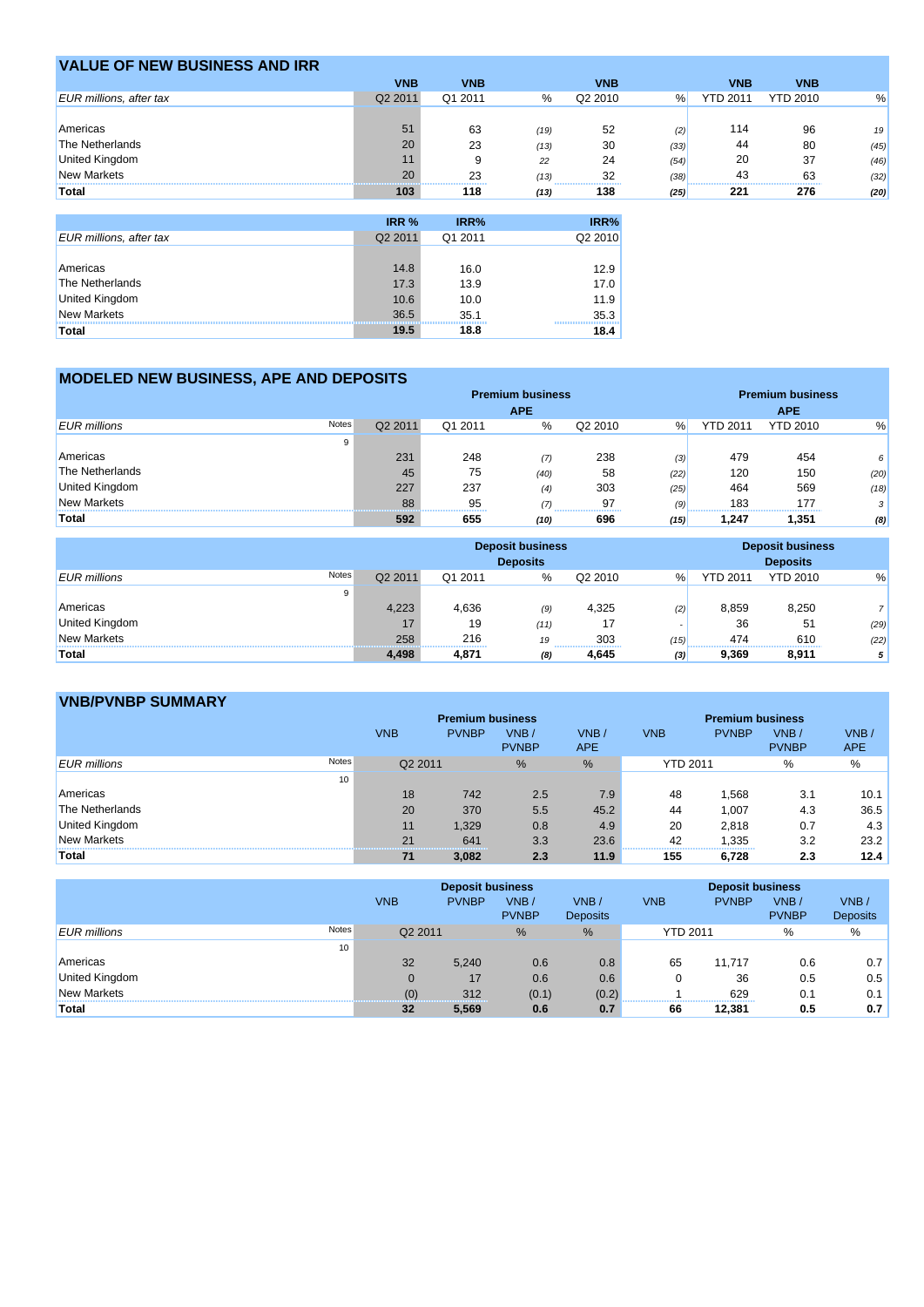#### **Notes:**

1) For segment reporting purposes underlying earnings before tax, net underlying earnings, commissions and expenses, operating expenses, income tax including associated companies, income before tax including associated companies and value of new business (VNB) are calculated by consolidating on a proportionate basis the revenues and expenses of certain of our associated companies in Spain, India, Brazil and Mexico. We believe that our non-IFRS measures provide meaningful information about the underlying operating results of our business including insight into the financial measures that our senior management uses in managing our business. Among other things our senior management is compensated based in part on AEGON's results against targets using the non-IFRS measures presented here. While other insurers in our peer group present substantially similar non-IFRS measures, the non-IFRS measures presented in this document may nevertheless differ from the non-IFRS measures presented by other insurers. There is no standardized meaning to these measures under IFRS or any other recognized set of accounting standards and readers are cautioned to consider carefully the different ways in which we and our peers present similar information before comparing them.

AEGON believes the non-IFRS measures shown herein, when read together with our reported IFRS financial statements, provide meaningful supplemental information for the investing public to evaluate AEGON's business after eliminating the impact of current IFRS accounting policies for financial instruments and insurance contracts, which embed a number of accounting policy alternatives that companies may select in presenting their results (i.e. companies can use different local GAAPs) and that can make the comparability from period to period difficult. For a definition of underlying earnings and the reconciliation from underlying earnings before tax to income before tax we refer to Note 3 "Segment information" of our Condensed consolidated interim financial statements.

- 2) Net income refers to net income attributable to equity holders of AEGON N.V. and minority interest.
- 3) Sales is defined as new recurring premiums plus 1/10 of single premiums plus 1/10 of gross deposits plus new premium production accident and health plus new premium production general insurance.
- 4) The present value of future distributable earnings on the block of business sold in the reporting period. Value of new business is calculated using beginning of year economic assumptions and assumptions outside of management control, and beginning of quarter operating assumptions
- 5) Return on equity is calculated by dividing the net underlying earnings after cost of leverage by the average shareholders' equity excluding the preferred shares and the revaluation reserve.
- 6) Capital securities that are denominated in foreign currencies are, for purposes of calculating the capital base ratio, revalued to the period-end exchange rate. All ratios exclude AEGON's revaluation reserve.
- 7) Included in other income/(charges) are charges made to policyholders with respect to income tax in the United Kingdom.
- 8) Includes production on investment contracts without a discretionary participation feature of which the proceeds are not recognized as revenues but are directly added to our investment contract liabilities.
- 9)  $APE = recurring premium + 1/10 single premium$ .
- 10) PVNBP: Present Value New Business Premium.
- 11) Reconciliation of operating expenses, used for segment reporting, to our IFRS based operating expenses. Q2 2011 YTD 2011

|                                          | ----- | .     |
|------------------------------------------|-------|-------|
|                                          |       |       |
| Employee expenses                        | 517   | 1,054 |
| Administrative expenses                  | 313   | 597   |
| Operating expenses for IFRS reporting    | 830   | 1.651 |
| Operating expenses related to associates |       | 33    |
| Operating expenses in earnings release   | 847   | 1.684 |

- <sup>12)</sup> New life sales, gross deposits and net deposits data include results of our associated companies in Spain, India, Brazil and Mexico which are consolidated on a proportionate basis.
- <sup>13)</sup> Operational free cash flow reflect the sum of the return on free surplus, earnings on in-force business, release of required surplus on in-force business reduced by new business first year strain and required surplus on new business. Refer to our Embedded Value 2010 report for further details.
- The calculation of the IGD (Insurance Group Directive) capital surplus and ratio are based on Solvency I capital requirements on IFRS for entities within the EU (Pillar 1 for AEGON UK), and local regulatory solvency measurements for non-EU entities. Specifically, required capital for the life insurance companies in the US is calculated as two times the upper end of the Company Action Level range (200%) as applied by the National Association of Insurance Commissioners in the US. The calculation of the IGD ratio excludes the available and required capital of the UK With-Profit funds. In the UK solvency surplus calculation the local regulator only allows the available capital number of the With-Profit funds included in overall local available capital to be equal to the amount of With-Profit funds' required capital.

b) The results in this release are unaudited.

 $\degree$  The comparative 2010 earnings and sales information has been revised to reflect the transfer of the Life Reinsurance and BOLI/COLI businesses to the Run-off businesses line to make the information consistent with the current period figures.